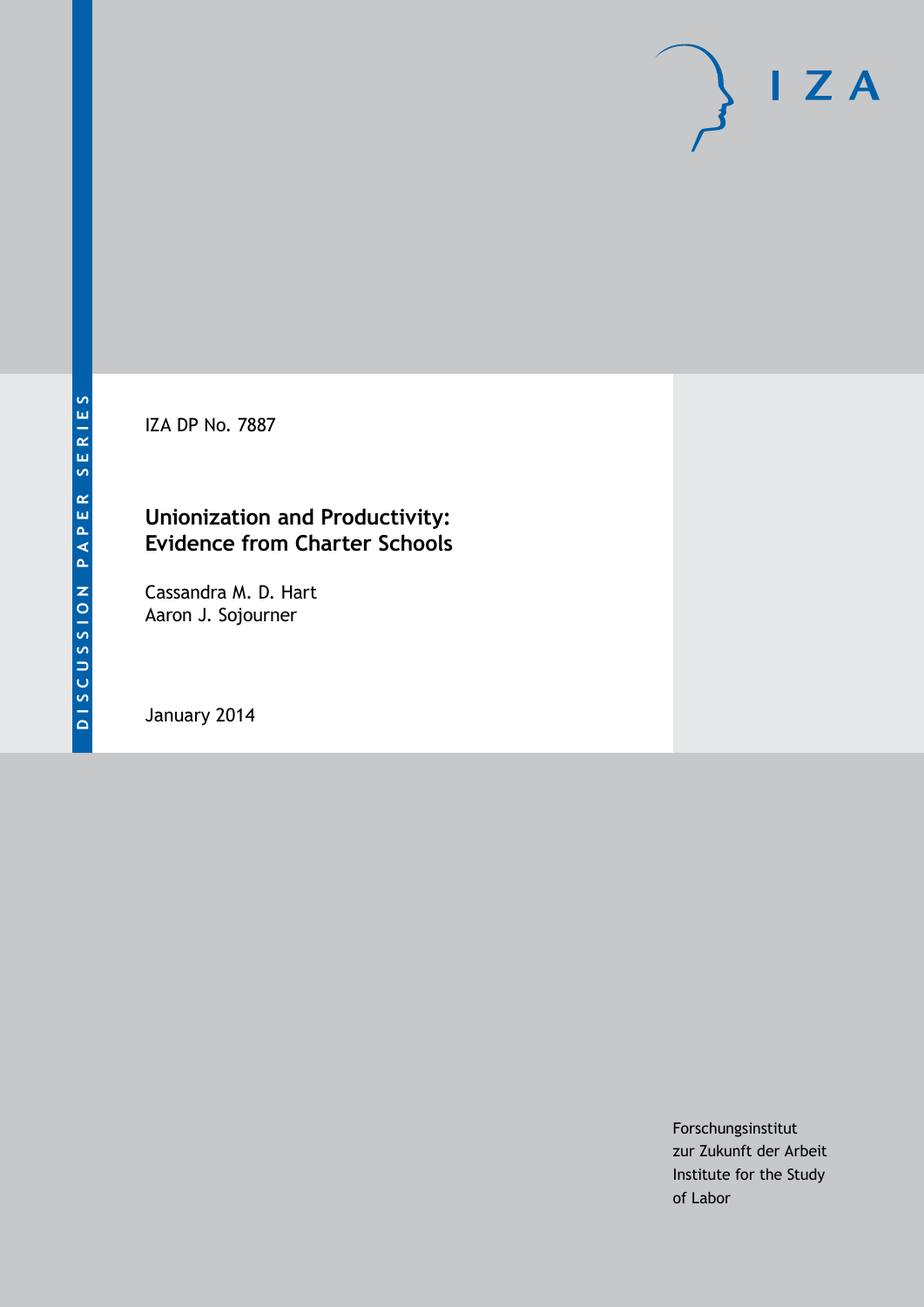# **Unionization and Productivity: Evidence from Charter Schools**

### **Cassandra M. D. Hart**

*University of California, Davis*

### **Aaron J. Sojourner**

*University of Minnesota and IZA*

Discussion Paper No. 7887 January 2014

IZA

P.O. Box 7240 53072 Bonn Germany

Phone: +49-228-3894-0 Fax: +49-228-3894-180 E-mail: [iza@iza.org](mailto:iza@iza.org)

Any opinions expressed here are those of the author(s) and not those of IZA. Research published in this series may include views on policy, but the institute itself takes no institutional policy positions. The IZA research network is committed to the IZA Guiding Principles of Research Integrity.

The Institute for the Study of Labor (IZA) in Bonn is a local and virtual international research center and a place of communication between science, politics and business. IZA is an independent nonprofit organization supported by Deutsche Post Foundation. The center is associated with the University of Bonn and offers a stimulating research environment through its international network, workshops and conferences, data service, project support, research visits and doctoral program. IZA engages in (i) original and internationally competitive research in all fields of labor economics, (ii) development of policy concepts, and (iii) dissemination of research results and concepts to the interested public.

IZA Discussion Papers often represent preliminary work and are circulated to encourage discussion. Citation of such a paper should account for its provisional character. A revised version may be available directly from the author.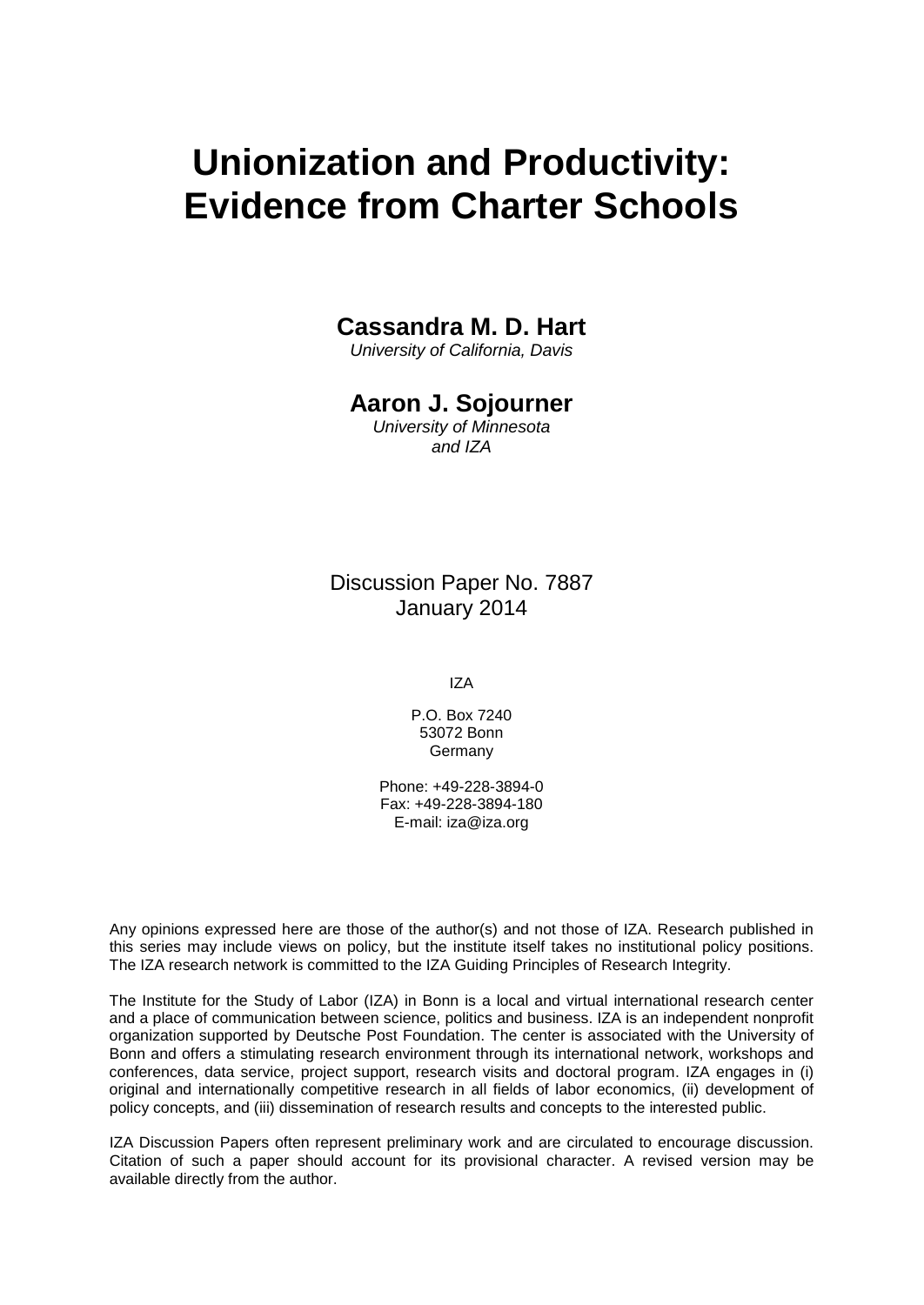IZA Discussion Paper No. 7887 January 2014

# **ABSTRACT**

# **Unionization and Productivity: Evidence from Charter Schools**

This paper studies the relationship between teacher unionization and student achievement. Generally stable patterns of teacher unionization since the 1970s have historically presented challenges in measuring the effects of unionization on educational production. However, the blossoming of the charter school sector in recent decades provides fertile ground for study because while most charters are non-union, teachers at some charters have unionized. Using a generalized difference-in-difference approach combining California union certification data with student achievement data from 2003-2012, we find that, aside from a one-year dip in achievement associated with the unionization process itself, unionization does not affect student achievement.

JEL Classification: I21, J5, J45, J24, H75, D24

Keywords: teacher, labor union, student achievement, charter school, education, labor productivity

Corresponding author:

Aaron J. Sojourner University of Minnesota Carlson School of Management 321 19th Ave S Minneapolis, MN 55409 USA E-mail: [asojourn@umn.edu](mailto:asojourn@umn.edu)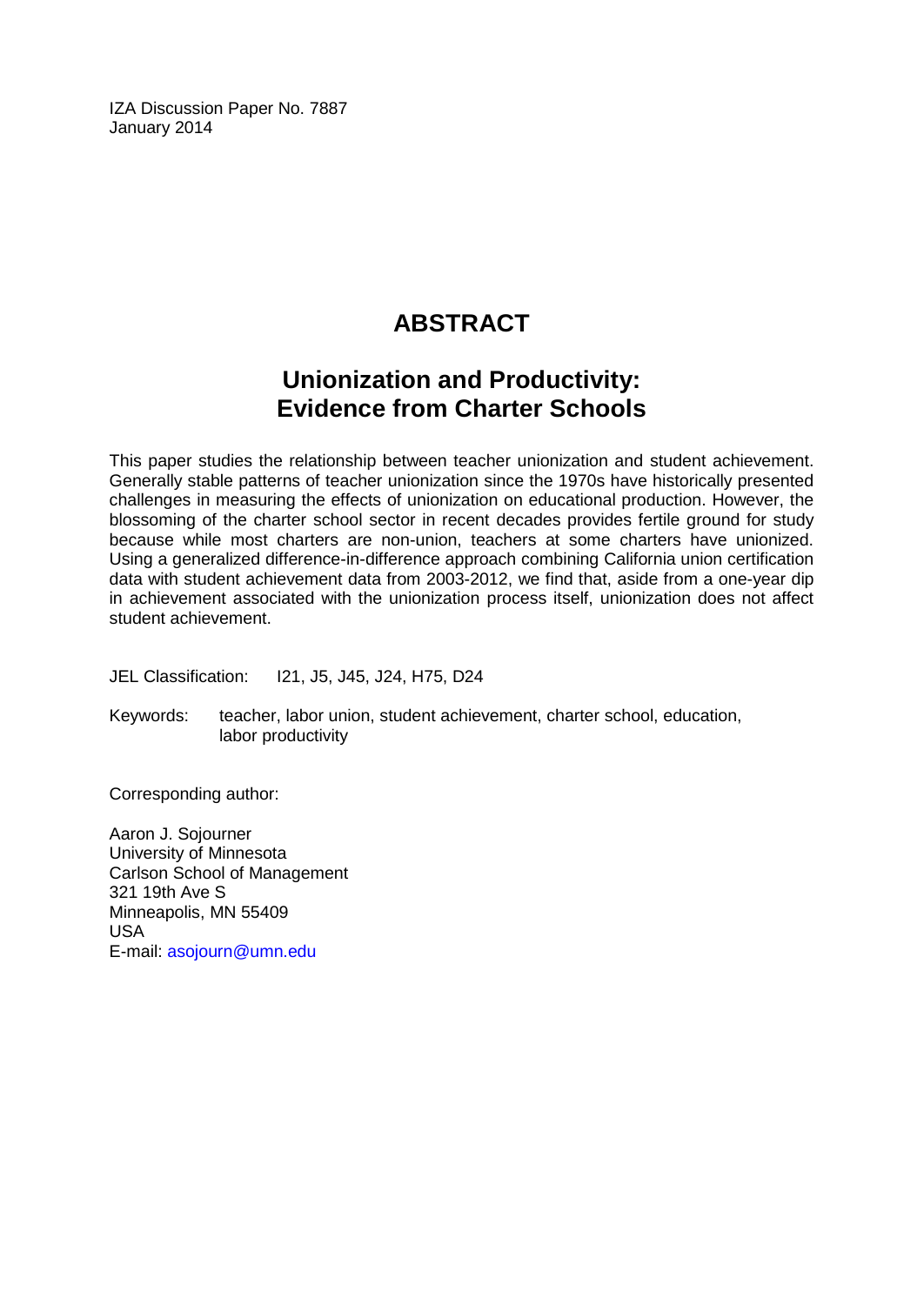Student learning matters greatly to our society's health and depends crucially on teachers' productivity, which varies greatly. Based on conservative estimates from recent work (Chetty, Friedman, Hilger, Saez, Schanzenbach, & Yagan; Hanushek, 2010), a one standard deviation improvement in teacher productivity per teacher per year – equivalent to producing a 0.2 standard deviation increase in student achievement – generates about \$200,000 in net present value social returns by raising students' future private earnings and reducing their demand for public expenditures. Given the importance of variation in teacher productivity for long-term economic potential, policymakers have a keen interest in exploring the conditions that foster or undermine teacher productivity. In recent years, unionization has attracted great attention as a candidate factor that may affect teacher productivity.<sup>[1](#page-34-0)</sup>

The effect of unions on average labor productivity in organizations generally (Freeman & Medoff, 1984) and in schools specifically (Eberts, 1987; Hoxby, 1996) is theoretically ambiguous. First, consider how changes in effort and job design might affect productivity, holding the set of workers and managers fixed. On the positive side, increased commitment between the worker and firm and greater training opportunities may raise productivity (Acemoglu & Pischke, 1998). On the negative side, unions may advocate for restrictive work rules (such as strict limits on on-site workday length or division of tasks between job categories) and blunt incentives (such as seniority-based personnel rules and resistance to performance pay), which may lower effort and productivity (Moe, 2011). Second, consider changes in resource allocation. Unions might shift the mix of inputs and raise school budgets in productivity-enhancing ways by increasing teachers' ability to bring their superior expertise in educational production to bear on policymaking, or they might produce shifts in the allocation of resources in ways that enhance teacher satisfaction at the expense of students (Rose & Sonstelie, 2010). Third, unionization may affect who works at an organization in complex ways, leading unionized schools to have different sets of teachers and managers than nonunion schools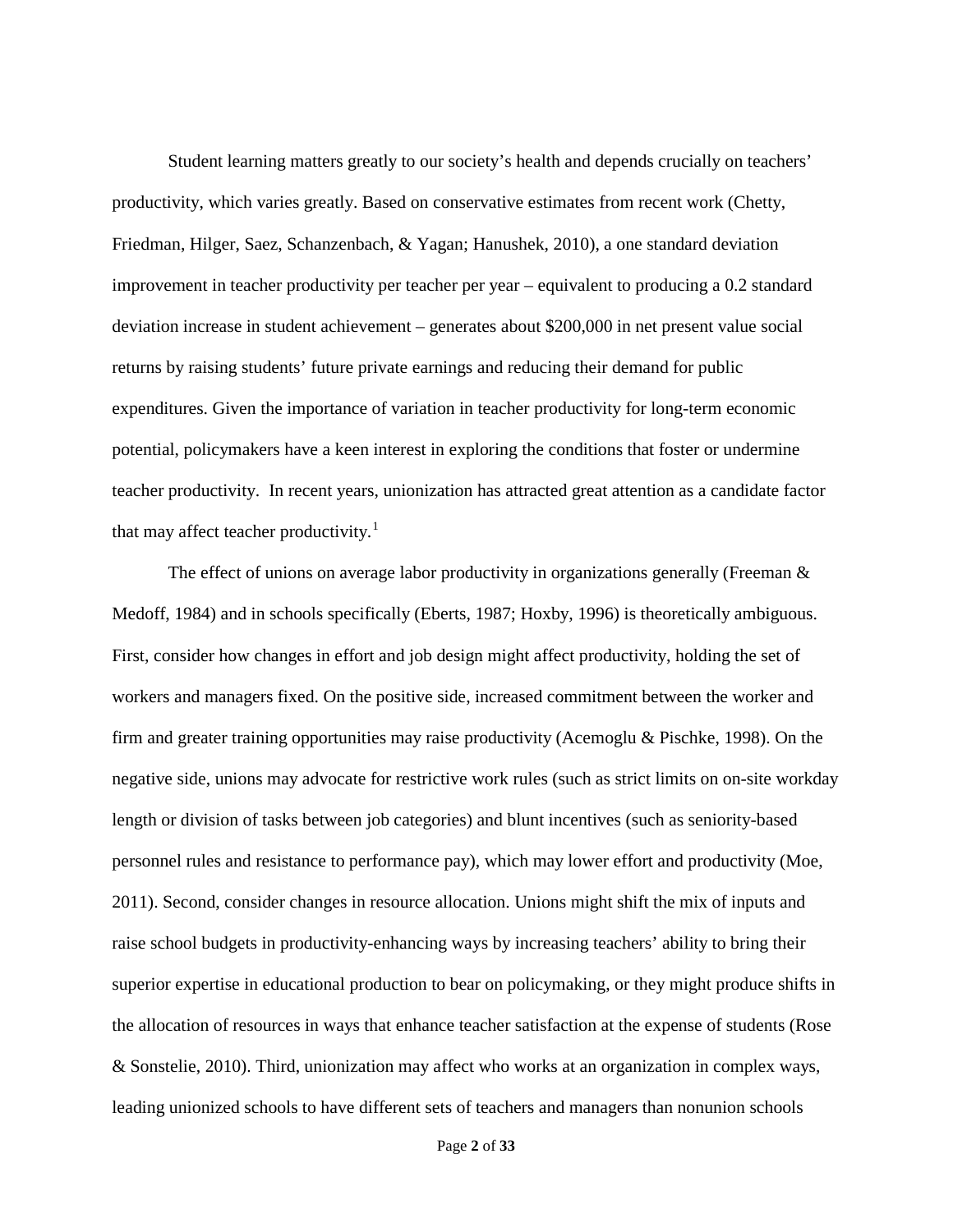(Pettengill, 1979; Freeman & Kleiner, 1990; Card, 1996). Which of these channels dominates remains an important, unsettled empirical question in organizations generally and in schools particularly (Eberts, 2007; Lovenheim, 2009).

Credibly identifying union effects on student achievement is difficult. Unionized schools may differ systematically from nonunion schools in many ways besides unionization. For instance, if urban schools are more likely to unionize and to serve more-disadvantaged, lower-achieving students than non-urban schools, unionized schools will have lower average student achievement. However, we would not want to interpret this negative association as causal. To help guard against such problems, we condition on a rich set of observable student and school characteristics at the schoolgrade-year level. This leaves the possibility of systematic differences between unionized and nonunion schools in unobservable determinants of achievement.

To address this possibility, we avoid making comparisons across schools. Instead, we use panel data to study only how changes over time in unionization status are associated with changes in student achievement within school-grade-subject. This generalized difference-in-difference design conditions out any stable, additive differences in unobservable achievement determinants between school-grade-subjects. The remaining threat to identification is the possibility of changes in timevarying unobservables correlated with changes in unionization status. We use the multiple years of pre-unionization data to address this concern. If soon-to-unionize schools were experiencing differential achievement trends compared to other schools, this test would detect a spurious preunionization "effect" of future unionization, which could not be causal and would be evidence of selection into unionization on unobservable trends (Lovenheim, 2009; Sojourner, Mykerezi, & West, forthcoming). We see no such evidence. The remaining threat is a possible difference in changes in unobservables that starts coincident with unionization, but not before. Such a change would be confounded with unionization.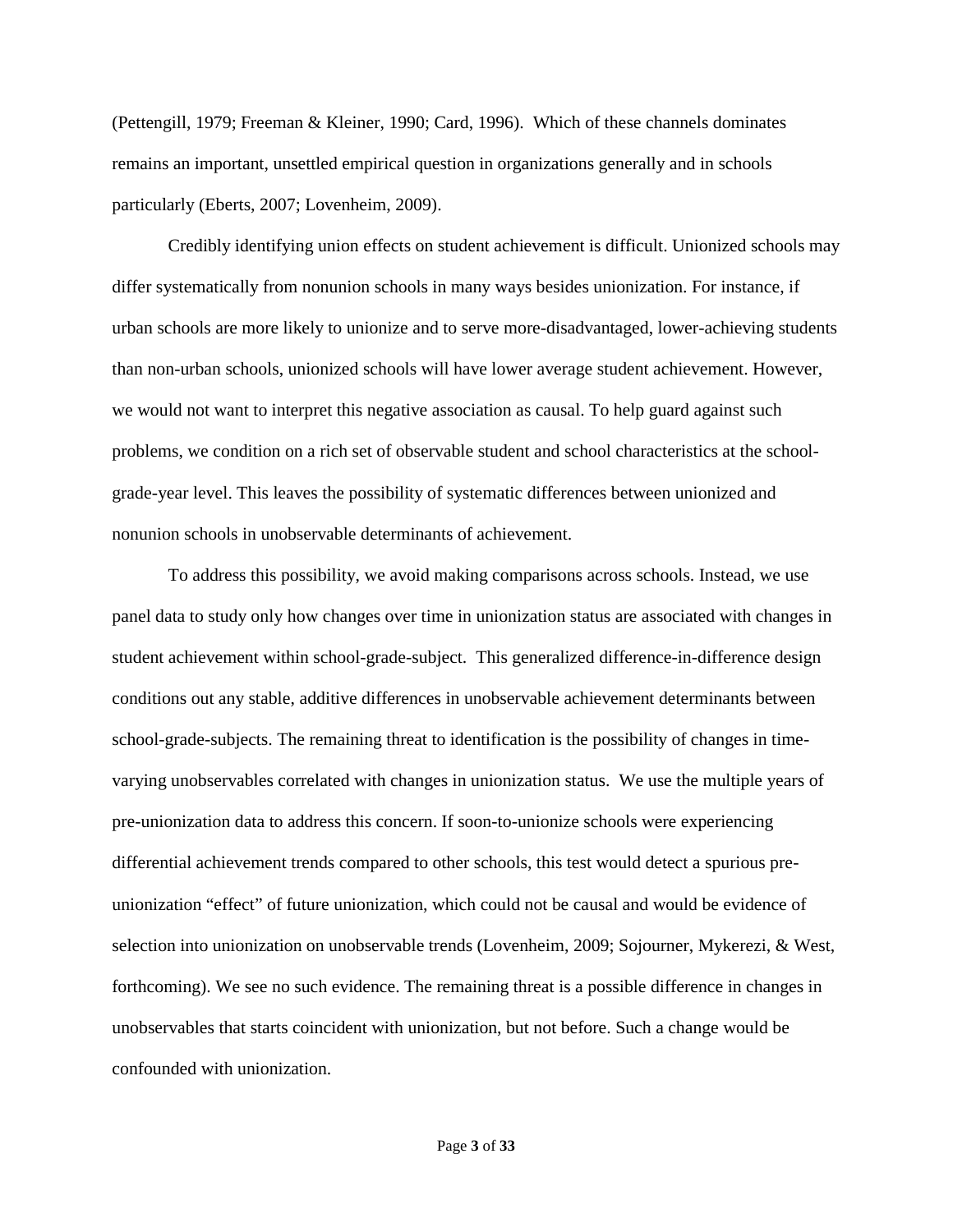Our analysis focuses on unionization in California charter schools. This setting offers several useful features that generate the study's main contributions. First, charters provide a unique degree of within-state variation in unionization status. To the extent that state law allows, charter-school teachers have rights to unionize and, in many cases, they have done so. A 2009-10 nationwide survey found that 604 charter schools nationwide had collective bargaining agreements with their teachers' union, constituting 12.3% of charter schools (National Alliance for Public Charter Schools, 2011). California, like many other states, allows charter unionization when a majority of a school's teachers express support for collective bargaining. Once this occurs, it sets off the formal collective bargaining process and shifts the employment relationship from unilateral to bilateral governance. In contrast, other states bind charter schools to whatever collective bargaining agreements exist in the regular school district in which they are located, and seven states bar teacher collective bargaining (Freeman & Han, 2012).

Second, charter schools are a good context for observing potentially large changes induced by unionization. Though publicly-funded, charter schools are granted more operational flexibility than traditional public schools. In particular, unlike traditional public schools, they tend to operate outside existing collective bargaining agreements (Guarino, 2003). [2](#page-34-1) Because a shift to collective bargaining constitutes a major departure from the default position of managerial flexibility, unionization may induce substantial changes in organizational practice that would affect teacher productivity and student achievement.

Third, California has been at the forefront of the explosive proliferation in charter schools nationwide since the first charter schools were established in the early 1990s. As of 2010-11, there were 5200 schools in operation nationwide, educating roughly 4% of the nation's K-12 public student population (National Center for Education Statistics, 2012). Over 900 of these were in California. The Golden State boasts over 60% more charter schools than Texas, the state with the second-most charters (National Center for Education Statistics, 2012).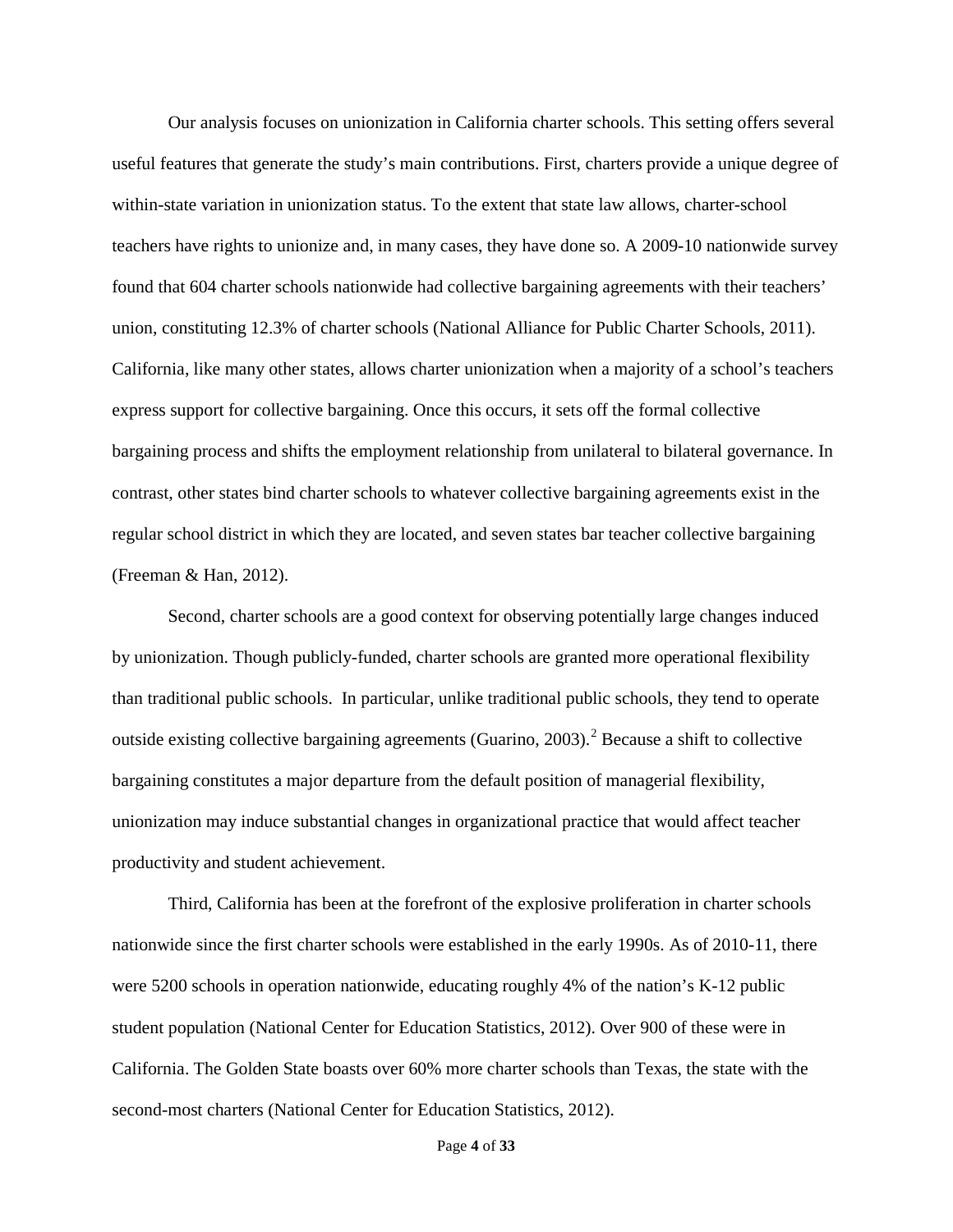Fourth, California provides a relatively large number of schools where teachers switched unionization status within the period covered by achievement data, permitting analysis of unionization holding the school fixed. Since 1999, California has allowed teachers within each charter school to unionize by showing majority support, either through secret-ballot election or cardcheck (California Public Employment Relations Board, 2006). [3](#page-34-2) According to the Public Employment Relations Board (PERB), forty-two California charter schools switched unionization status at various points during the study period. These 42 schools include 226,174 tested student-years. This is far more than is available in other states.<sup>[4](#page-34-3)</sup> In addition, the large number of California charter schools that did not switch unionization status benefits our study by providing a sizeable comparison group, improving our estimates' precision.

Fifth, this sample also allows us to harness rich measures of student achievement over a wide group of students over a long period. Specifically, we use average student achievement by schoolgrade-subject on California state tests for every school year from 2002-03 through 2011-12. Because different states mandate different achievement tests, obtaining consistent measures is possible only by looking within a single state. Prior district-level, multi-state studies usually rely on dropout rates as the outcome (Hoxby, 1996; Lovenheim, 2009). These are noisy, influenced by variation in the local economy, based on a binary underlying measure, and capture variation only at the lowest levels of achievement (Heckman & LaFontaine, 2010). Another candidate outcome, nationallyadministered achievement tests such as the National Assessment of Educational Progress, are taken by only a small sample of schools in each state level and are not representative of schools or districts.

Finally, the recency of the data used in this study is one of its primary contributions. Most changes in state collective-bargaining laws for teachers occurred before 1980. Teacher unionization patterns have been quite stable over the decades since then (Lovenheim, 2009; Frandsen, 2011). This stability has left researchers reliant on either (a) cross-sectional comparisons subject to concern about stable unobserved differences between union and nonunion districts that may be correlated with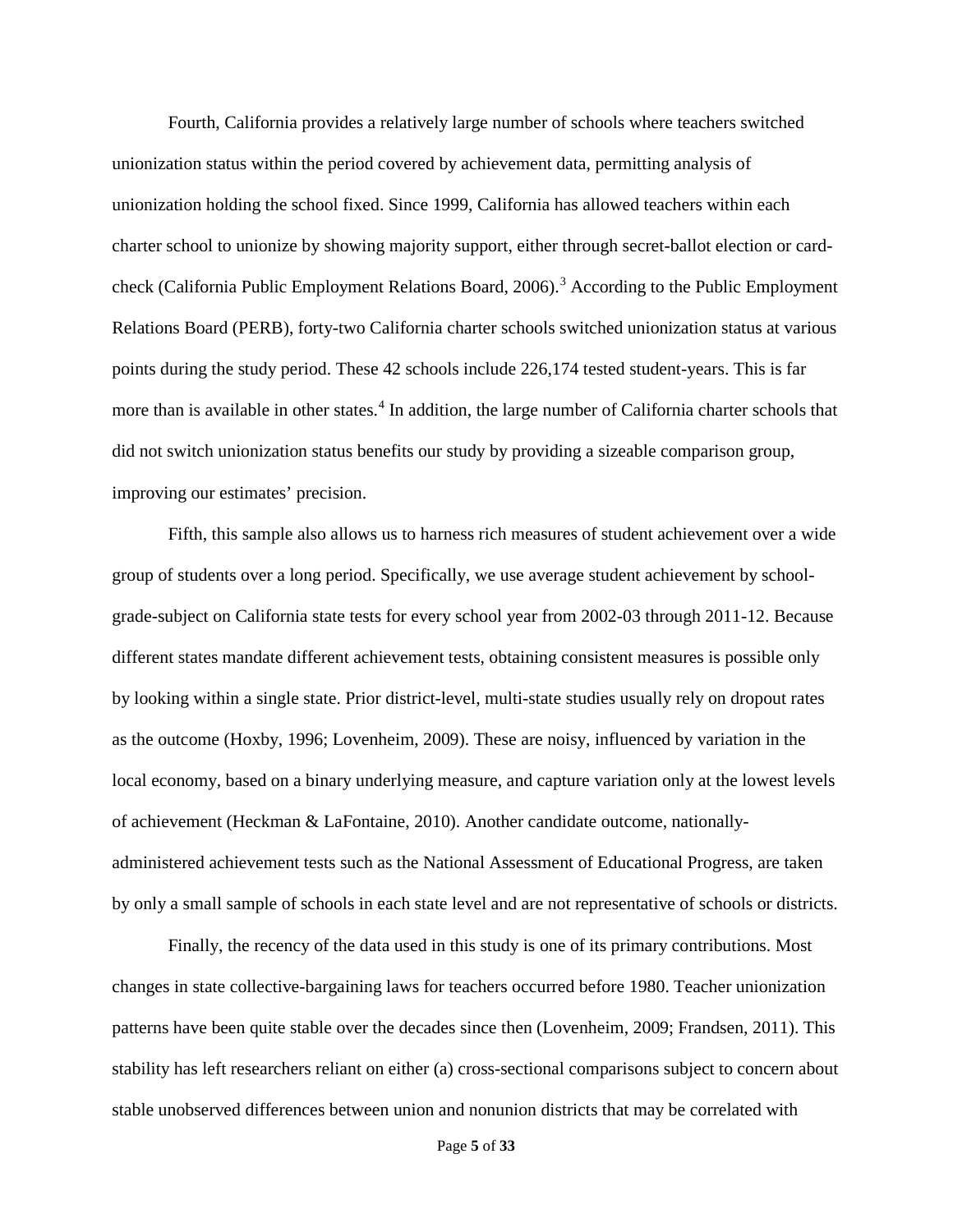unionization or (b) panel methods that condition out fixed unobservable differences but applied to changes in unionization that took place decades ago. In one of the first studies on the effects of teachers unions on student achievement, Eberts (1987) drew on a national cross-sectional survey to compare teacher productivity with respect to student achievement in districts with and without collective-bargaining agreements. He found a positive association between unionization and productivity. A more recent cross-sectional study found negative relationships between union *strength* and student achievement among unionized districts in California (Rose & Sonstelie, 2010). Other work has utilized panel designs. Using changes in districts' unionization status instrumented by changes in states' teacher collective bargaining laws between 1972 and 1992, Hoxby (1996) found that unionization lowered student achievement, measured by high-school dropout rates. Lovenheim (2009) uses a similar design to study unionization effects on dropout rates in a panel of school districts in three states focusing on the same period. He finds that teacher unionization did not affect dropout rates and attributes the difference in results to superior measurement of unionization. Thus, the empirical literature, as well as the theoretical, is ambiguous.

Examining unionization in recent years is important because substantial changes in nonteaching job opportunities for women have made teacher labor markets—and, therefore, the probable effects of policies that influence teachers' work incentives—potentially different from decades ago. There is strong evidence that these trends in the labor market have affected the productivity distribution of potential teachers (Corcoran, Evans, & Schwab, 2003).

While our design gives the analysis credible, internally valid estimates of union effects in charter schools, differences between charter schools and traditional public schools in managerial flexibility, funding determinants, and competition may limit the external validity somewhat. We return to these issues in the concluding discussion.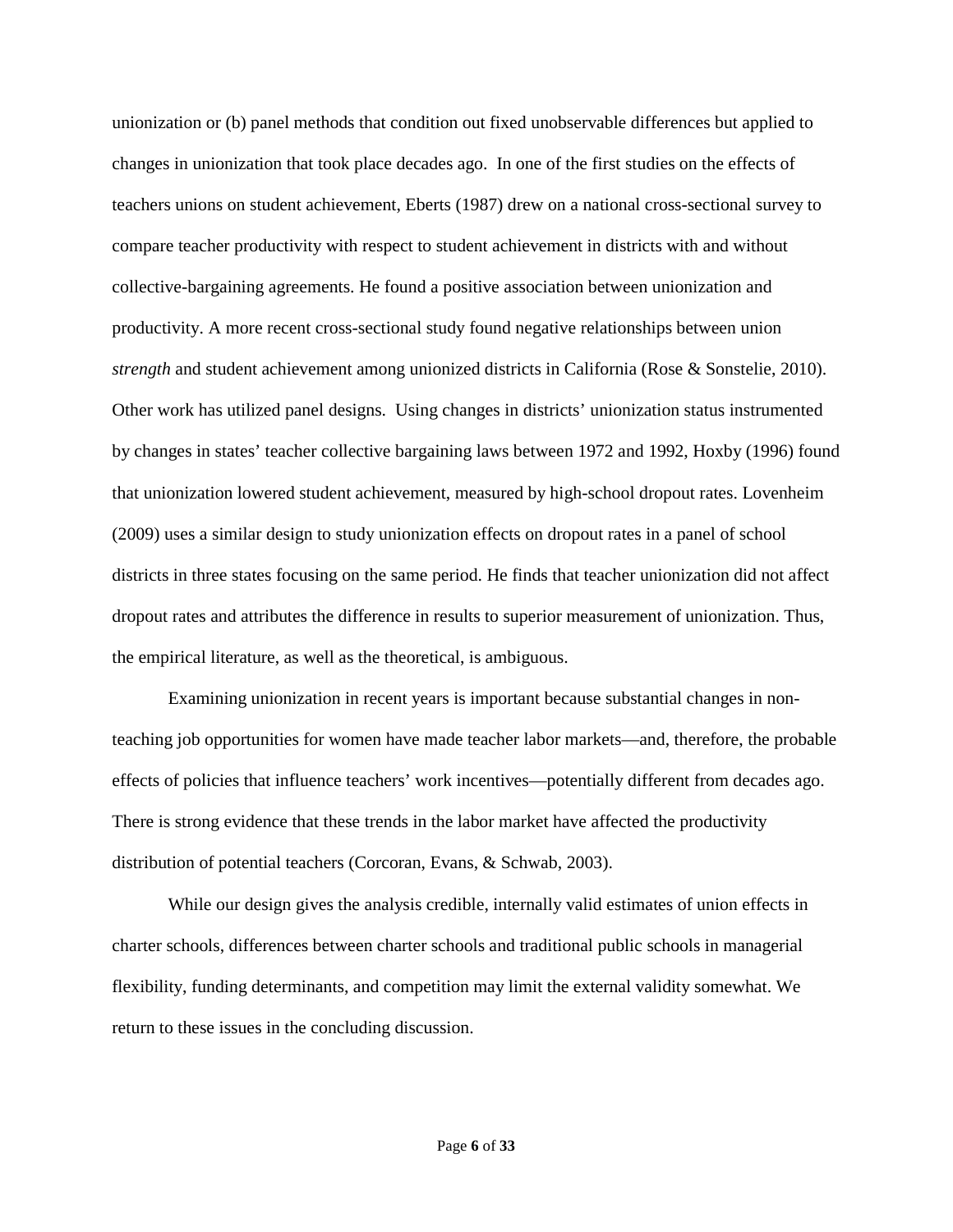#### **Data and Model**

The primary treatment variable of interest is a binary variable indicating whether teachers in school *s* are unionized in a given school-year  $t$  ( $U_{st}$ ). We observe the date that a school's teachers unionize based on the California PERB bargaining-unit certification archival records. PERB has data for all schools that formally underwent a unionization process.<sup>[5](#page-34-4)</sup> In some cases, schools retained bargaining units that were in place when the schools converted from traditional to charter schools. To capture this, we use the unionization status variable from a 2009 survey of all charters operating nationwide (National Alliance of Public Charter Schools, 2012). Charter schools that reported being unionized in this survey but which were not certified by PERB are assumed to have been alwaysunionized. This group disproportionately comprises charters that converted from traditional schools, rather than starting up as an entirely new school.

Across the sample period as a whole, each charter school falls into exactly one of three categories: always union, never union, or unionizer. We also refer to unionizers as switchers; no schools de-unionize. Switchers are those observed as unionizing through PERB records. For each switcher in a given year, the school is either not-yet-union or now-union. Table 1 describes the number of charter schools with tested students that fall into each of these four categories each year.<sup>[6](#page-34-5)</sup> The number of California charter schools (with tested students) expanded quickly over the period, nearly tripling from 330 to 935 schools between the 2002-03 and 2011-12 academic years. Given entry and exit into existence and the rules regarding testing, this includes 1,126 unique schools with publicly-reported achievement data. Of these, 42 schools switched from non-union to union between 2003 and 2012, providing both pre- and post-unionization achievement data, and allowing the basis for identification. Of the other schools, 99 were always unionized and 985 never unionized. The right panel of Table 1 describes the corresponding numbers of tested students.

Switches into unionization occurred at a stable pace over the period, which has both disadvantages and advantages from a research design perspective. On the negative side, we do not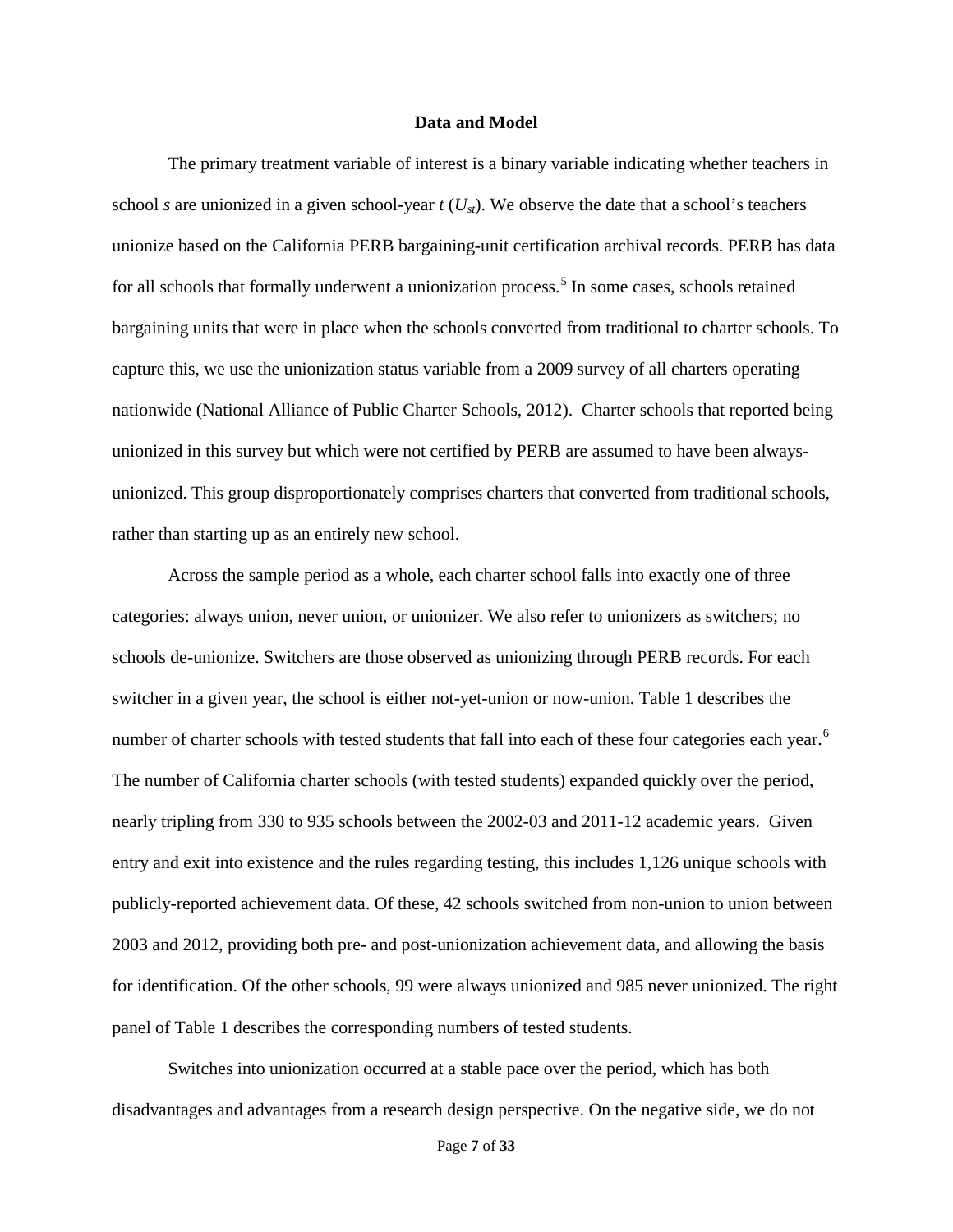have legal changes that shock the unionization process, which others have used to help eliminate omitted-variables bias (Hoxby, 1996; Lovenheim, 2009).<sup>[7](#page-34-6)</sup> On the positive side, the variation in unionization timing ensures that unionization effects are not confounded with simultaneous changes or time effects in the environment that might affect all schools in the state.

Our primary outcome of interest is student achievement  $(Y_{sgbt})$ , which is measured as the school-grade-subject-year average on California's state standardized tests for each charter school in each school year from spring 2003 to spring 2012 for math, reading, science, and history in all available tested grades. This is available for a given school-grade-subject whenever at least 11 students were tested. California tests students in grades two through eleven using the California Standards Tests (California Department of Education, 2012). The schedule of mandated testing by grade-subject is in Appendix Table 1. We convert each school-grade-subject-year average score into a z-scores using the corresponding statewide individual achievement norms in order to facilitate pooling and render effects interpretable in standard deviation (σ) units. Because our theory of the relation between unionization and productivity is not grade- or subject-specific, our analysis pools all available information to maximize precision.

Average school-grade-subject achievement is also influenced by observable average student characteristics, like student affluence, that might also be correlated with unionization. To deal with this, we control for a rich set of demographic characteristics of school student-body composition drawn from the California Department of Education's Academic Performance Index records, including fraction of students who are English-language learners, African-American, Asian, American Indian, Filipino, Hispanic/Latino, eligible for reduced-price lunch, whose highest-educated parent is a high school graduate, has some college, is a college graduate, has an advanced degree, and fraction with parental education observed.[8](#page-34-7) The age of the charter school may also be associated with both average achievement and schools' unionization status. We include two indicators for age of the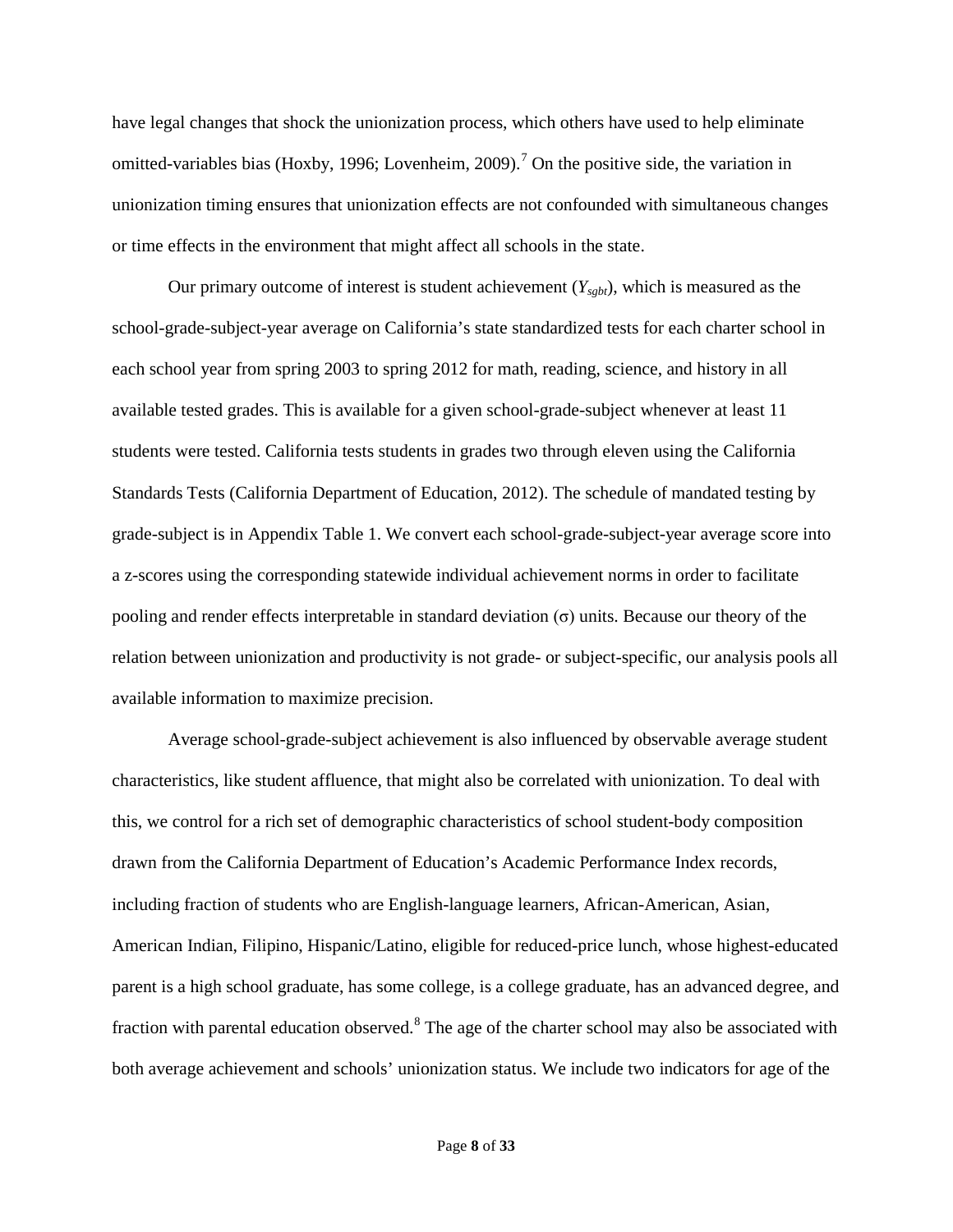charter school: 1(6-10 years as charter)*st* and 1(11+ years as charter)*st*. Together, all these variables constitute the time-varying conditioning variables, *Xst*.

We characterize the relationship between student achievement and teacher unionization with a generalized difference-in-difference approach. At base, the idea is to compare the change in achievement levels that occurs as unionization status changes (the difference of average postunionization achievement and average pre-unionization achievement) in schools that unionize to achievement changes over the same period in schools where unionization status did not change. Unobservables are partitioned additively into three components: the average for each school-gradesubject ( $\gamma_{sgb}$ ), the average for each year ( $\delta_t$ ), and a residual ( $\varepsilon_{sgt}$ ):

(1) 
$$
Y_{sgbt} = \beta U_{st} + \alpha X_{st} + \gamma_{sgb} + \delta_t + \varepsilon_{sgbt}
$$

The model focuses on variation in achievement within school-grade-subject over time that is correlated with changes in school unionization status. The effect of unionization on student achievement is measured by *β*. As in Lovenheim (2009) and Sojourner, Mykerezi, & West (forthcoming), identification requires that trends in unobserved residual influences are not correlated with changes in unionization conditional on other observables:  $E\left[\varepsilon_{sgbt} | U_{st} , X_{st} , 1_{sgb} , 1_t\right] = 0$ . In all cases, we will allow for heteroskedasticity and within-school correlation of errors across students, subjects, grades, and years by estimating cluster-robust standard errors.

The availability of multiple years of data prior to unionization allows for testing of this crucial identifying condition and the development of evidence on how changes in achievement might drive unionization, rather than the other way around. By representing *U* as a full set of leads and lags capturing how far the observed year is from the school's switch into unionization, we can look for systematic differences in unobservable achievement determinants leading up to unionization (selection), as well as subsequent to unionization (effects). For instance, if schools that will unionize in two years are more likely to be experiencing falling achievement than otherwise similar schools,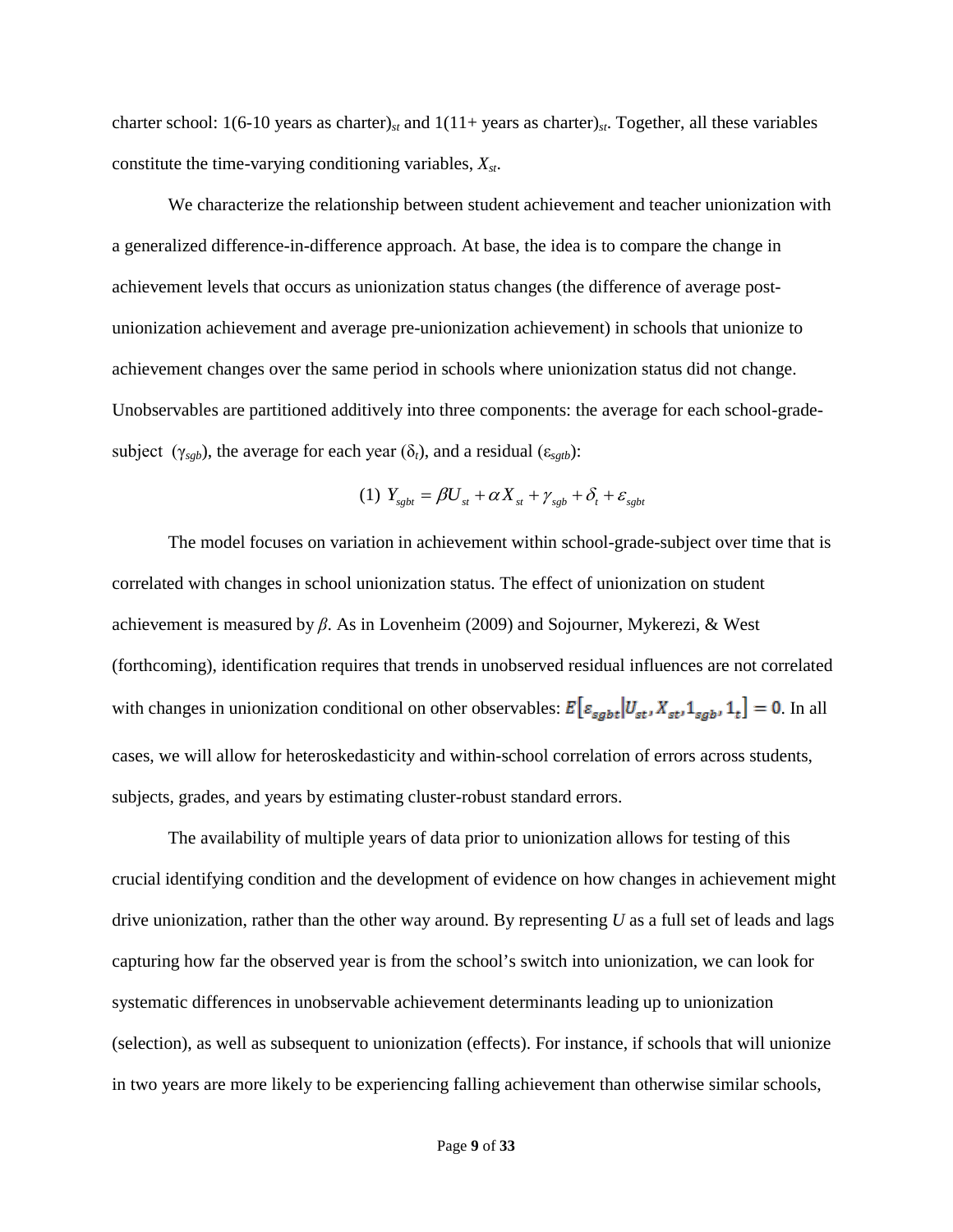then this would suggest some kind of negative selection into unionization and that care is warranted in interpreting post-unionization differences as simply "effects" of unionization. Deteriorating management or teaching quality may both drive falling achievement and increase teachers' desire to unionize. On one hand, arbitrary or ineffective management may produce bad results for students and a strong resolve by teachers to unionize in order to assert control over an institution they value and to build power to do their jobs more effectively.<sup>[9](#page-34-8)</sup> On the other hand, ineffective teachers may also produce bad results for students and seek stronger job protection through unionization.<sup>[10](#page-34-9)</sup>

#### **Results**

*Bivariate analysis:* Table 2 gives descriptive statistics in terms of student performance and student body characteristics of the charter schools included in this study for all charters (Column 1). Never-Unionized charters (Column 3) have somewhat more advantaged student bodies along several dimensions compared to their Switcher (Column 2) or Always-Unionized (Column 4) counterparts. They have lower shares of English Learners than the Ever-Unionized schools, and they have slightly lower shares of students eligible for subsidized meals. They also have the lowest share of students with parents who did not finish high school, although they have a lower share of students whose parents finished graduate school than do Always-Unionized charters.

Despite their less advantaged student bodies, however, unionized charters—both those that are always unionized and those that switch from non-union to unionized—outperform their neverunionized counterparts on average. Pooling data across all subjects and years, Table 2 shows that Never-Unionized charters have lower average achievement. Figure 1 shows that this reflects a consistent trend: Never-unionized charters are the lowest-performing group across all years. The gap is becoming less pronounced over time, however, due to a decline in the always-unionized trend.

There are two reasons that the relative achievement of unionized schools may exceed that of their non-unionized counterparts. First, it may be that schools that opt into unionization are schools that are relatively high-performing prior to unionization and that this advantage persists after the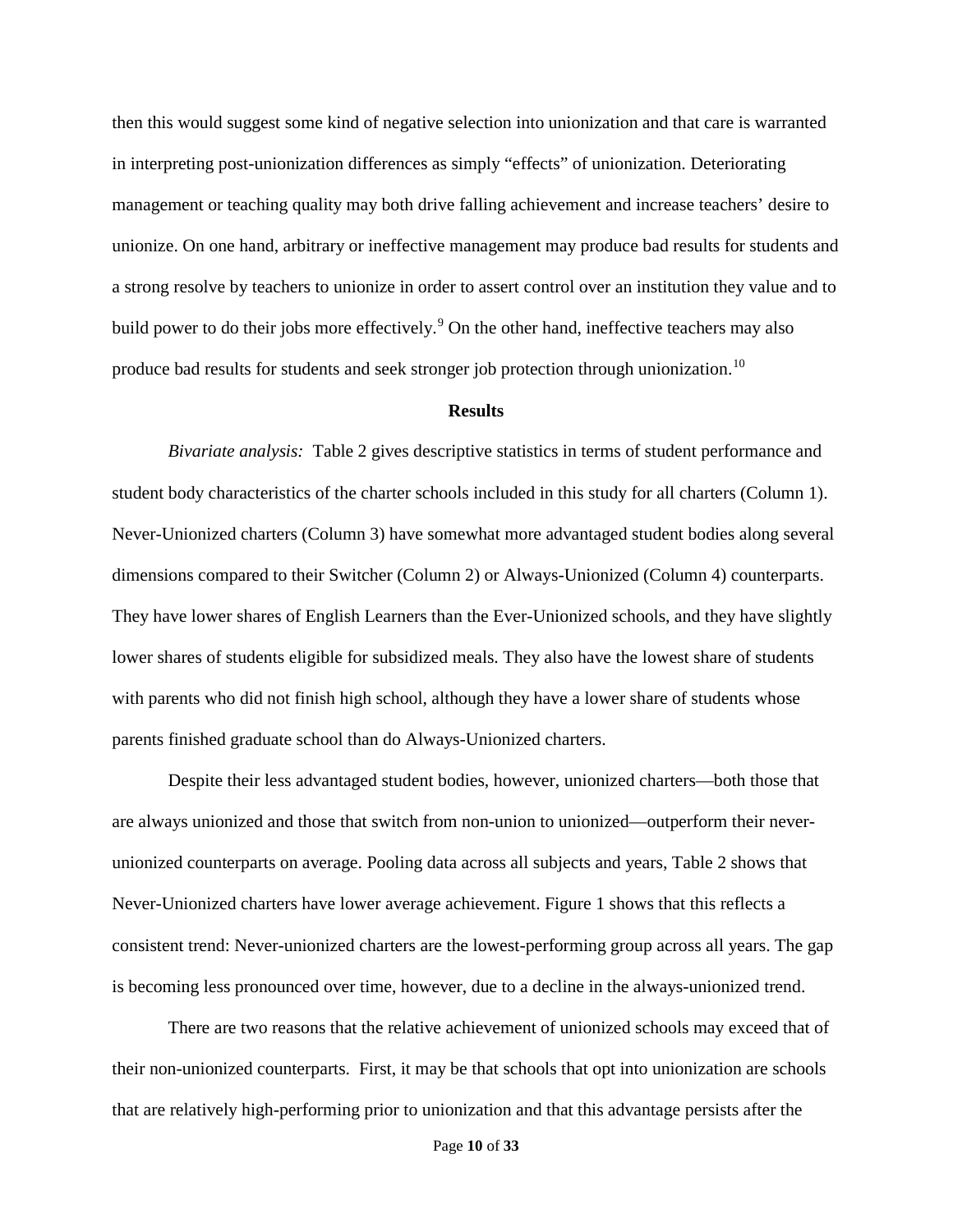unionization process, even if there is no causal change attributable to unionization. Second, it may be that unionization itself boosts school (and therefore student) performance.

*Regression analysis:* We explore these relationships further with regression analysis. Table 3 reports results from a series of progressively richer models. Column 1 confirms the pooled crosssectional relationship reported in Table 2; before any controls are added, a simple indicator of whether a school-year is post-unionization is significantly associated with a 0.258 standard deviation increase in student achievement. The positive, significant association between unionization and student achievement remains as we add year fixed effects and subject-grade fixed effects (Column 2). The association falls to 0.135 but grows more precise and remains significant when we add controls for observable demographics of the student body and age of the charter school (Column 3).

The positive association between unionization and achievement disappears, however, once we hold the school constant and identify only off of the change of unionization status within schools. Column 4 adds school fixed-effects; the coefficient on *Post-unionization* becomes non-significant and drops to near-zero in magnitude.<sup>[11](#page-34-10)</sup> This only conditions out average unobservables school-wide and for each subject-grade across schools. To construct a better counter-factual, we substitute schoolgrade-subject fixed effects in place of the school- and subject-grade fixed effects (Column 5). This analysis conditions out average unobservables for each school-grade-subject and studies how changes in achievement within this unit of observation are associated with changes in unionization. We find similar results. We consider this our preferred specification because it uses all available information from the charter-sector, includes the richest controls, and is a straightforward differencein-difference estimator of the effect of unionization on achievement. The point estimate implies that unionization raised average achievement by 0.017 standard deviations, though this is not statistically distinguishable from a null effect. The 95% confidence interval is (-0.055, 0.090).

In the final specification in Table 3, we check for time trends in unobservable achievement determinants correlated with future unionization (Column 6). Specifically, we add an indicator for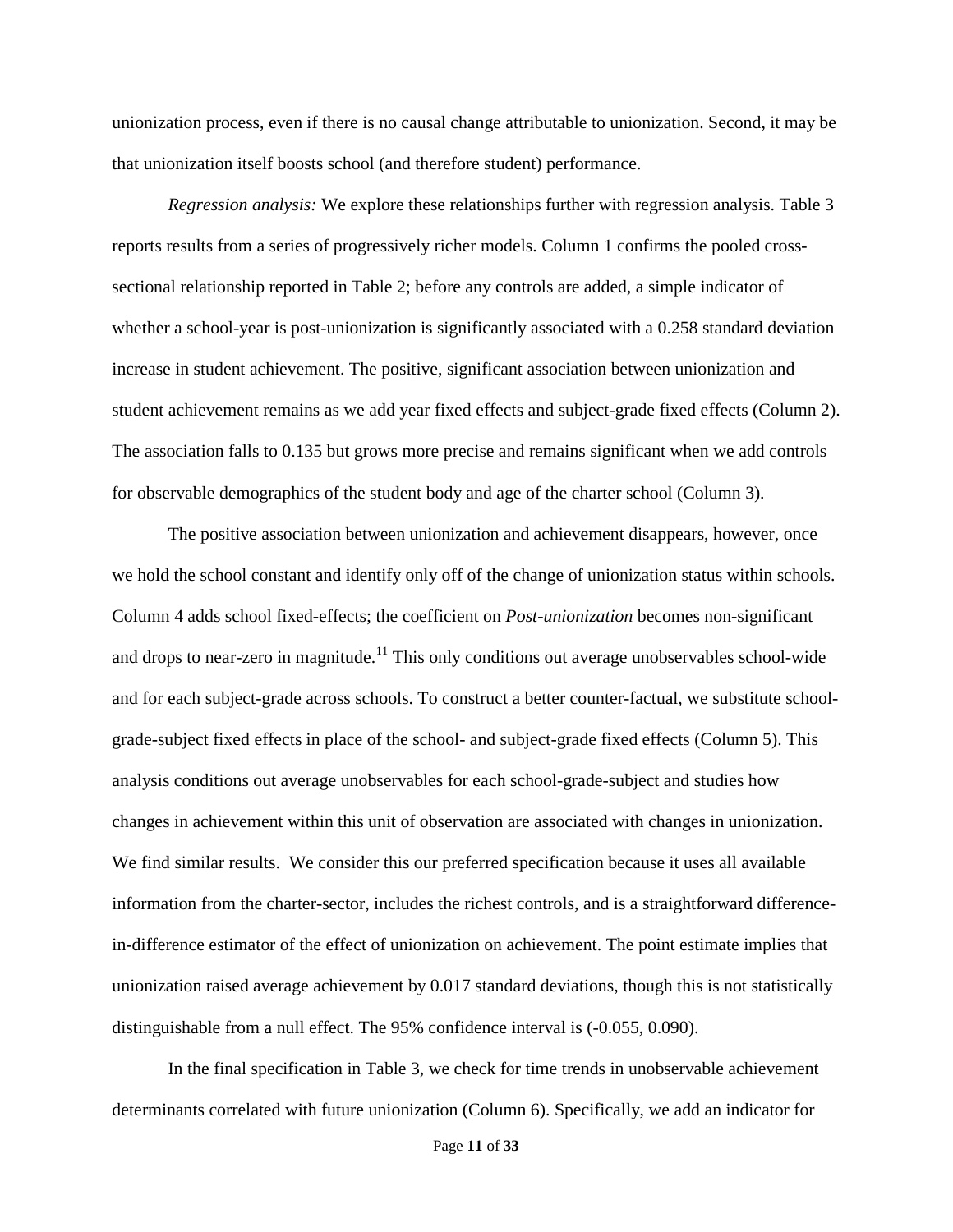whether each school-year is two or more years prior to unionization. The omitted year is that immediately prior to unionization. Thus, the coefficients on both the *Post-unionization* and the *2+years pre-unionization* variables are interpreted in relation to the last year that schools are observed as non-union. The comparison is made to changes over the same time period experienced by Never-Unionizing schools. Both coefficients are non-significant and modest in magnitude, suggesting that unionization has little effect on achievement and that there is not strong selection into unionization. If the soon-to-unionize schools were experiencing differential trends leading into unionization than other schools, the *2+years pre-unionization* coefficient would be non-zero.

Figure 2 displays results from a more flexible estimation strategy that replaces the two preand post-unionization dummies with a large set of leads and lags; estimates are reported in the Appendix Table A.2. We substitute dummies indicating the number of years until or after unionization, leaving the last pre-unionization year as the omitted category. Observations from five and more years pre-unionization are collapsed into one category, as are observations six and more years post-unionization. The bars represent the 95% confidence interval around the point estimates. Student achievement is significantly higher in the third, fifth, and six-plus post-unionization years than in the (omitted) last pre-union year. However, the pre-unionization trends suggest that these improvements are less due to novel gains than due to the fact that the years near unionization are marked by particularly low achievement for unionizing schools. In particular, average achievement in the lead year (the omitted year) is significantly lower than achievement in the second lead year, and there are marginally significant achievement differences between the omitted year and the third  $(p<.11)$  and fourth  $(p<.10)$  lead years. Indeed, if the second lead year is used as the omitted year, none of the other years besides the first lead year are significantly different. This suggests that the year before unionization is finalized may be a uniquely disruptive one. There seems to be a dip in student performance around the same time as unionization but student performance rebounds within a few years to levels comparable to performance levels before the drive for unionization occurred.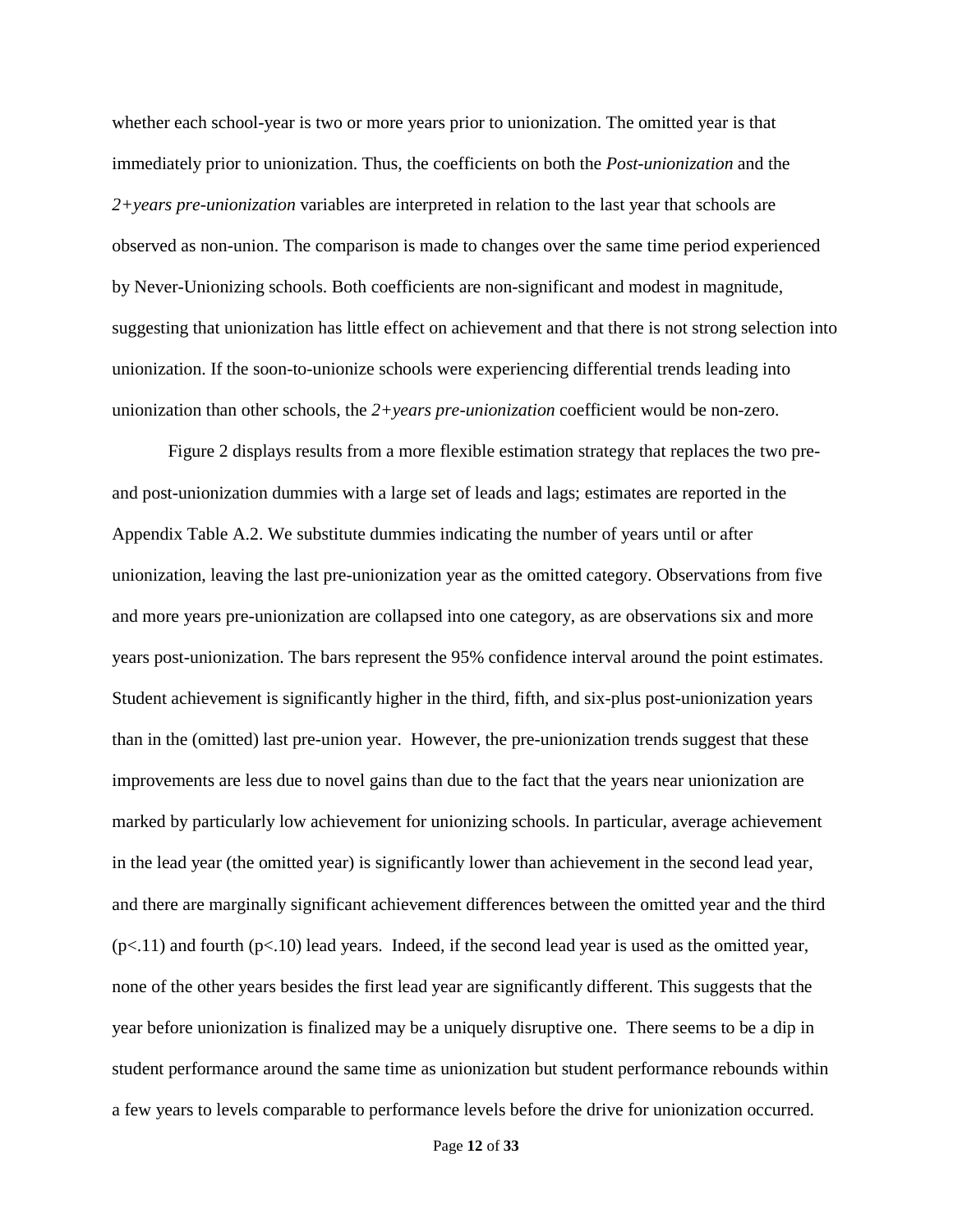*Robustness:* Taken together, Figure 2 and Table 3 suggest that there are no clear postunionization trends, but also no significant pre-unionization trends, in achievement. Because the results are fundamentally similar across both specifications, we return to the baseline difference-indifference specification for robustness tests (as in Table 3, Column 5), rather than using the full set of lead and lag indicators depicted in Figure 2. We conduct several checks to determine whether the results hold up under different approaches.

An initial concern may be that the sample we use in our main results—the full set of charter schools, in years they are operating as charters—is either too restrictive or too inclusive. Therefore, we re-estimated the model presented in Table 3, Column 5 using different samples to determine whether our main results are sensitive to sample selection. For instance, one may be concerned about the inclusion of the Always-Unionized schools, because the model is identified off of differences in time trends and Figure 1 shows that Always-Unionized schools have a downward-sloping trend that is distinct from the other types of schools. Excluding Always-Unionized schools from the sample yields estimates (Table 4, Column 2) that are almost identical to the main results (reproduced for ease of comparison in Table 4, Column 1). Furthermore, one may prefer to identify exclusively off of the differences in unionization timing among the switchers. In this specification (Column 3), unionization is associated with a decline in achievement. Further tests (available on request) replicating the specification in Column 6 indicate that this is driven by negative selection into unionization; the coefficient on the *2+ years pre-unionization* variable is significant and positive (b=0.130, se=0.036), while the Post-unionization variable is not significantly different than 0. Seeking to increase precision as much as possible, we next expand our sample to include traditional public schools (TPS; Column 4); this has little effect on the results.

A second concern may be that there is mis-measurement in school unionization status. In particular, 12 of our Switcher schools are Conversion schools, as are many of the schools that are classified as Always-Union for whom we did not observe PERB paperwork. We may be worried that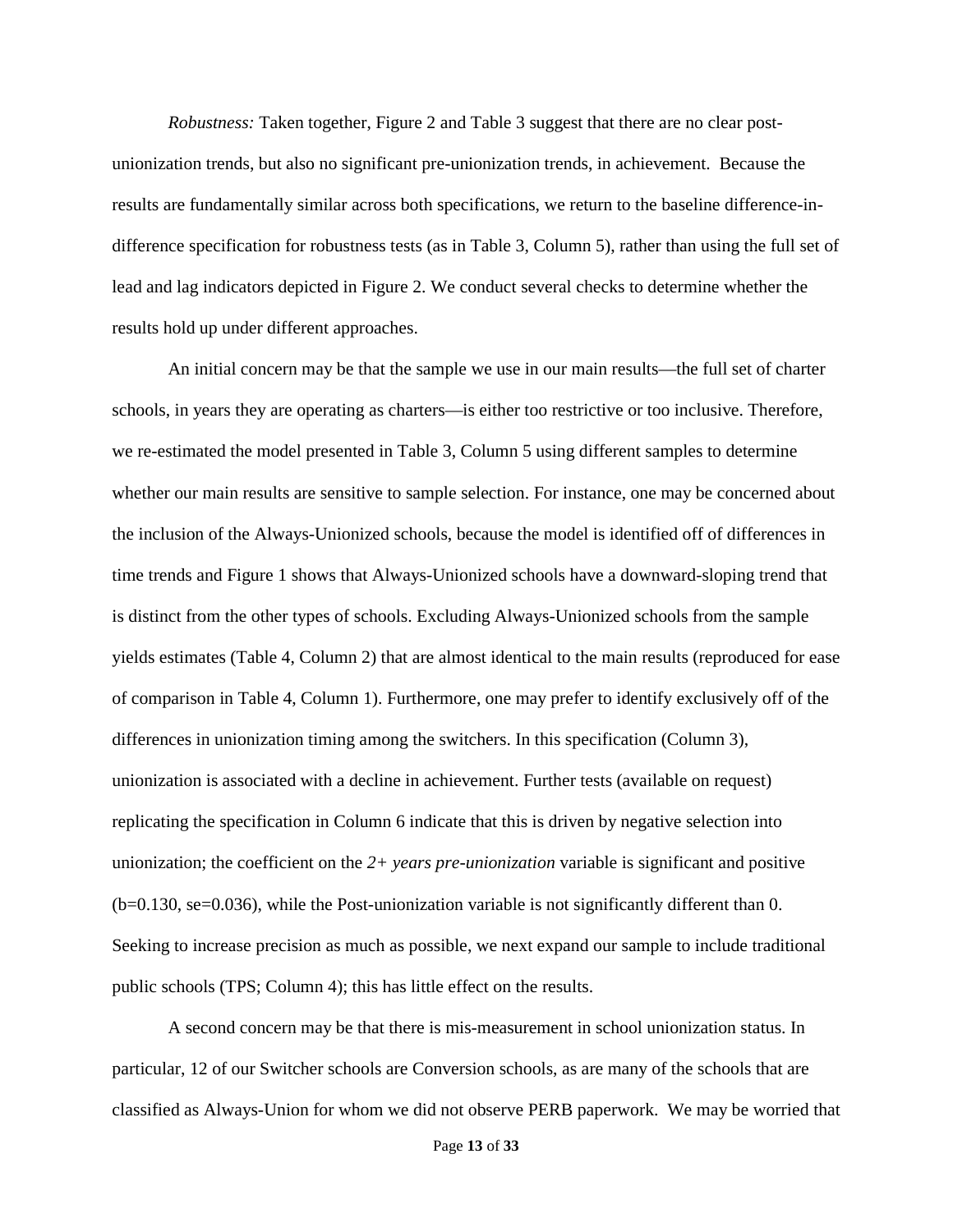these 12 schools are simply formalizing a union that has always existed in practice, and that they are mis-categorized as Switchers. We therefore run our results limiting the sample only to start-up (non-Conversion) charters (Column 5); results are consistent with the main sample.

A third set of tests explores the sensitivity of our outcomes to the metric used to measure student achievement. In addition to reporting average scale scores for each school-grade, the California Department of Education reports the share of students who fall into each of five achievement categories for each subject test in the California Standards Tests: Advanced, Proficient, Basic, Below Basic, and Far Below Basic. We re-estimate the models from Table 3, Column 5 using three new outcome variables: percent Advanced (Table 5, Column 1), percent Proficient or higher (Column 2), and percent Basic or higher (Column 3). The story is largely similar when we use these different ways of measuring achievement: Most coefficients remain non-significant and modest.

A fourth set of tests explored the sensitivity of the results to the use of different tests. Specifically, we wanted to explore whether we observe heterogeneous effects on the two subjects most heavily tested by the California Standards Tests: math and reading (known in California standardized testing as English Language Arts [ELA]). Table 6 reports results based on each type of achievement test using specifications analogous to Column 5 of Table 3 but eliminating the subject components of the fixed effects. The results show that while the magnitude of the coefficient for math is somewhat larger than for ELA, neither is significantly different than 0.

We likewise tested the robustness of our results to using the (year-standardized) Academic Performance Index (API) score for each school. The API is the primary metric used for the state's school accountability regime. The API aggregates information for each school from all of the California Standards Tests that constitute our primary outcomes of interest, as well as modified assessments for students with disabilities and the California High School Exit Exam. Because the API is calculated at a school level, these analyses used school (rather than school-grade or school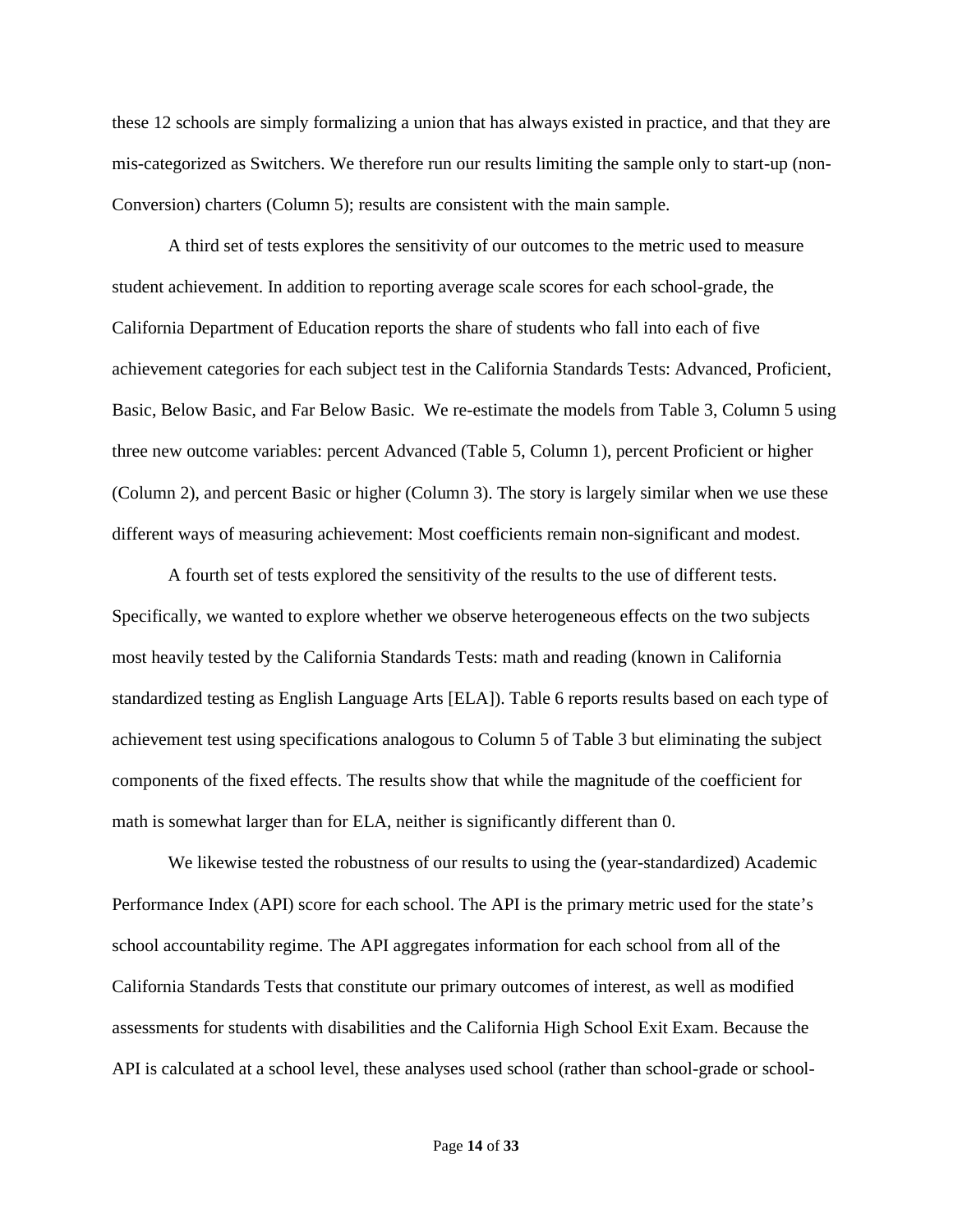subject-grade) fixed effects. Again, our results, reported in Table 6, Panel B, are substantively similar to our main results using the pooled, subject-specific California Standards Tests.

A final set of analyses probes whether unionization has effects on other charter variables, including log enrollment, composition, or school closure. These analyses find little evidence that unionization affects school enrollment or demographic composition (see Appendix Table A.3). Hazard analyses predicting school closure vary somewhat with the sample (Appendix Table A.4); however, in no case does unionization positively and significantly predict closure.<sup>[12](#page-34-11)</sup>

#### **Conclusion**

We find little evidence that unionization affects student achievement in charter schools. While there is some evidence that student performance dips around the time of unionization, it seems to rebound to previous levels within a few years. These findings are robust to estimation using different specifications, different samples, and different outcomes.

There are several possible explanations for this pattern of findings. First, the unionization process itself may *temporarily* distract teachers, managers or students from achievement. Second, a drop in management quality may drive down achievement and drive teachers to unionize. Through organization, teachers may be able to increase control over the organization, circumvent management mistakes, and get achievement back on track. Third, teachers may feel a drive to unionize because of some temporary fluctuation within the school that also temporarily reduces test scores. This problem may then dissipate of its own accord, leaving teachers unionized and scores back on track. One story that is inconsistent with the pattern is that deteriorating teacher performance drives unionization in order to increase job security. In that case, given increased protection for worsening teachers, we would expect no post-unionization rebound in student achievement.

There are caveats to these findings. First, there is evidence that union effects on productivity are more negative in firms operating in less competitive product markets (Hirsch & Addison, 1986; Sojourner, Town, Grabowski, Chen, & Frandsen, 20[13](#page-34-12)).<sup>13</sup> Because traditional public schools are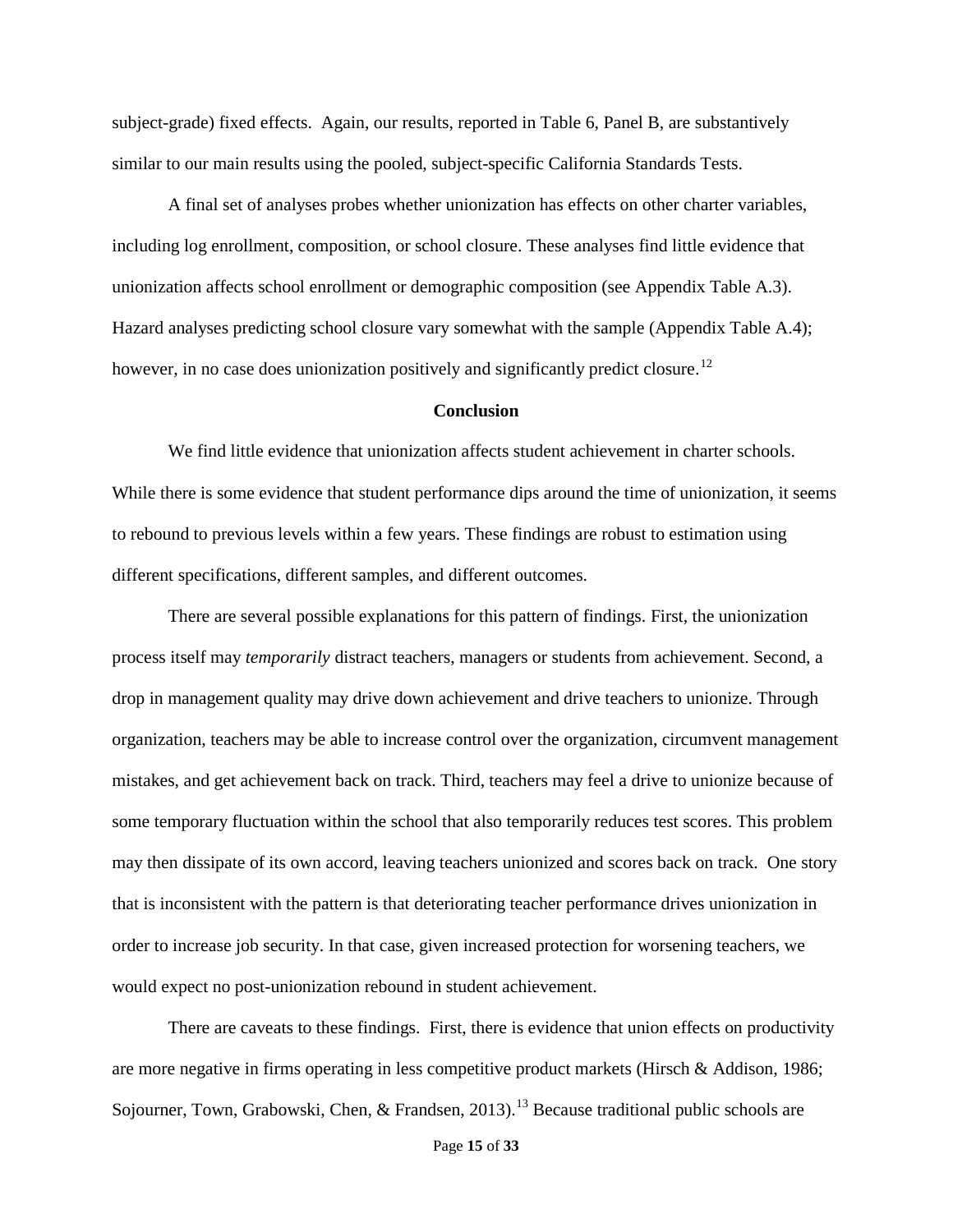universally available, charters always have traditional public schools as competitors, whereas a traditional public school district may or may not have competition from charters nearby. Therefore, charters may face systematically more competitive markets than traditional schools and the effects of teachers unions may accordingly be smaller for charters.

Second, this study cannot provide direct evidence about the effects of unionization on costs and, hence, on productivity per unit labor cost. Past research has found that teachers generally earn higher compensation in districts where unions are stronger (Brunner & Squires, 2013; Rose & Sonstelie, 2010). Ideally, we would like to test whether teachers similarly capture compensation gains when their charter schools unionize. Unfortunately, California does not collect school-level data on revenues, expenditures, or compensation (California Department of Education, Personal Communication, 8/28/2013). However, the charter school funding process suggests that unionization in charter schools is unlikely to affect that school's per student funding. Unlike teachers in traditional public school districts in other states, if teachers in a California charter school unionize, they cannot raise school revenues by lobbying for a local property tax increase, and California state funds are distributed according to rules that charter unions are unlikely to be able to affect (Taylor, 2012). Unionization may affect the share of school expenditures spent on teachers but, evidently, not in a way that is detrimental to student achievement. Nonetheless, the effects of unionization on teacher compensation, as well as on related teacher labor market outcomes like retention and mobility, is an important area for future study.

Finally, the generalizability of our results to traditional public schools may be limited because collective bargaining agreements in charter schools are often less restrictive than in traditional public schools. For instance, teachers in Green Dot charter schools are unionized, but they do not have tenure, and transfers between branches of the school are not governed by seniority rights (Moss, 2010; Moe, 2011). Likewise, they lack agreements on work conditions, like the number of hours per day they can be expected to work, that are subject to labor agreements in California's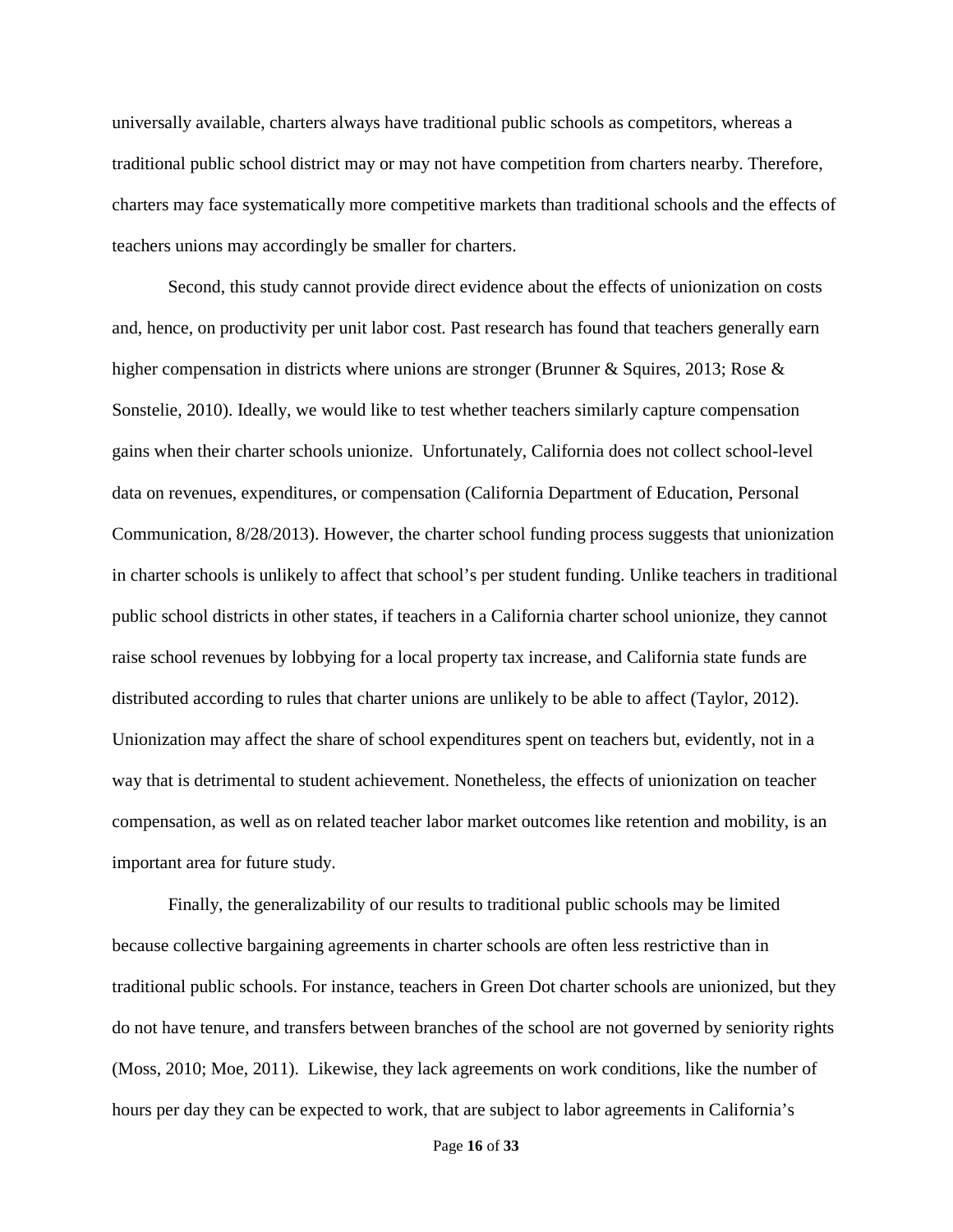traditional public schools. Charter school teachers may be more open to unconventional union strategies, such as employee-empowerment, rather than the more conventional job-control strategy. Employee-empowerment strategies put greater emphasis on increasing investment in worker skills and voice in decisions rather than focusing on language that tightly defines the rights inherent in a job.[14](#page-34-13) And as noted above, there are differences in the funding structures of charters and traditional public schools that may render the effects of unions on student achievement in the two sectors slightly different. The source of these cross-sector differences is an area for future work. Because unions in charter schools may operate differently than those in traditional schools, our results may generalize to the traditional sector imperfectly.

Despite these limitations, this study makes important contributions. It both extends exploration of the effects of unionization on educational achievement to recent years, and provides the first estimates of the effects of unionization in the increasingly-important charter school sector. Our finding that teacher unionization in charter schools appears to have little effect beyond a oneyear dip will be of interest to voters, parents and policymakers seeking to understand the impact of potential changes to public sector labor relations laws, to school managers considering labor relations strategy, and to teachers debating whether to push for unionization.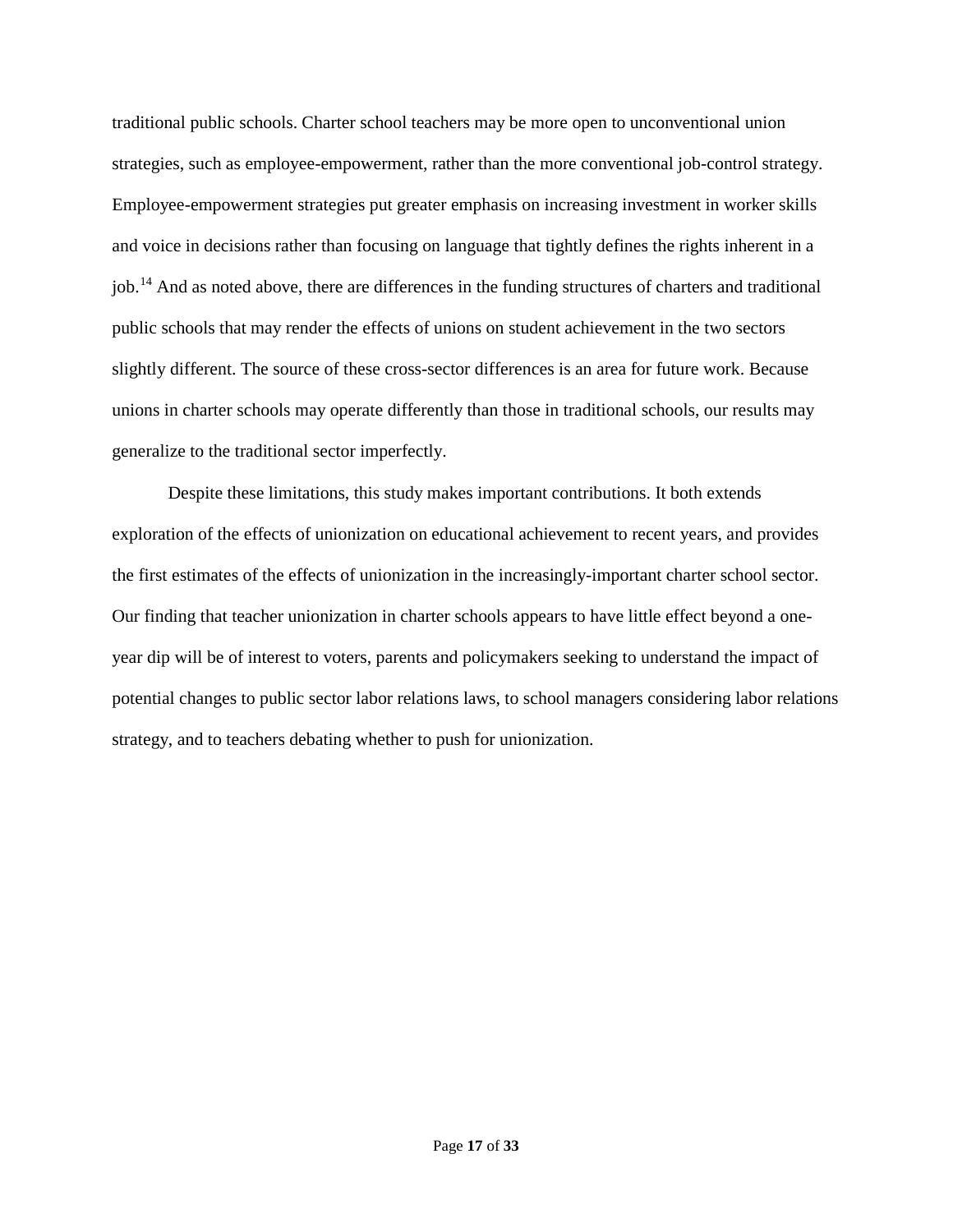#### **Bibliography**

- Acemoglu, Daron and Jorn-Steffen Pischke. 1998. Why Do Firms Train? Theory and Evidence. *Quarterly Journal of Economics, 113*(1), 79-119.
- Blume, Howard. 2012. Charter school group's chief blamed for 2010 cheating scandal. *Los Angeles Times*. (Aug 17, 2012). Accessed 9/4/2013 at: <http://articles.latimes.com/2012/aug/17/local/la-me-crescendo-20120818>
- Brunner, Eric, & Tim Squires. 2013. "The Bargaining Power of Teachers' Unions and the Allocation of School Resources. *Journal of Urban Economics, 76*, 15-27.
- Budd, John W. 2004. *Employment with a Human Face: Balancing Efficiency, Equity, and Voice.* Ithaca, N.Y.: Cornell University Press.
- California Department of Education. 2012. *About 2012 STAR.* Retrieved from http://star.cde.ca.gov/star2012/aboutSTAR.aspx
- California Department of Education. 2013. *2013-14 Student Testing Dates.* Retrieved August 14, 2013, from www.cde.ca.gov/ta/tg/sa/assess1314testdates.asp
- California Public Employment Relations Board. 2006. *Filing a Request for Recognition under the Educational Employment Relations Act.* Retrieved August 23, 2013, from Public Employment Relations Board: http://www.perb.ca.gov/forms\_pubs/pdfs/PERB2190.pdf
- Card, David. 1996. The Effect of Unions on the Structure of Wages: A Longitudinal Analysis. *Econometrica, 64*(4), 957-979.
- Chetty, Raj, John N. Friedman, Nathaniel Hilger, Emmanuel Saez, Diane Whitmore Schanzenbach, and Danny Yagan. 2011. How Does Your Kindergarten Classroom Affect Your Earnings? *Quarterly Journal of Economics, 126*(4), 1593.
- Chubb, John E., and Terry Moe. 1990. *Politics, Markets, and America's Schools.* Washington, D.C.: The Brookings Institution.
- Corcoran, Sean P., William M. Evans, and Robert M. Schwab. 2003. Women, the Labor Market, and the Declining Relative Quality of Teachers. *Journal of Policy Analysis and Management, 23(3):* 449-470.
- Eberts, Randall. 1987. Teacher Unions and the Productivity of Public Schools. *Industrial & Labor Relations Review, 40*(3), 354-363.
- Eberts, Randall. 2007. Teachers Unions and Student Performance: Help or Hinderance? *The Future of Children, 17*(1), 175-200.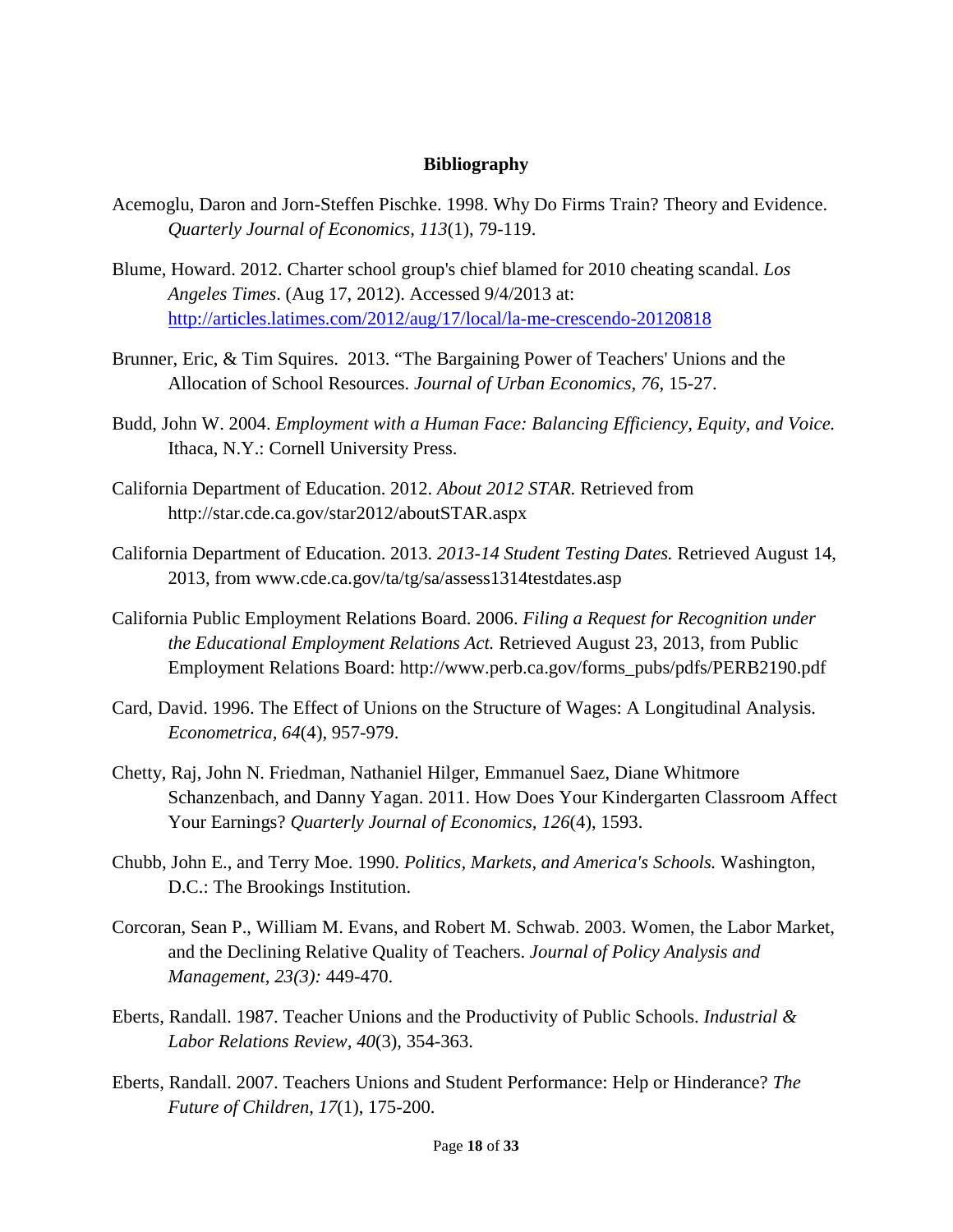- Frandsen, Brigham. 2011. *The Effects of Public-Sector Collective Bargaining Rights.* Unpublished.
- Freeman, Richard B., & Eunice Han. 2012. The War Against Public Sector Collective Bargaining in the US. *Journal of Industrial Relations, 54(3),* 386-408.
- Freeman, Richard B., & Morris M. Kleiner. 1990. Employer Behavior in the Face of Union Organizing Drives. *Industrial and Labor Relations Review, 43*(4), 351-365.
- Freeman, Richard B., and James L. Medoff. 1984. *What Do Unions Do?* New York, NY: Basic Books.
- Guarino, Cassandra. 2003. Staffing in Charter and Conventional Public Schools. In R. Zimmer, R. Buddin, D. Chau, G. Daley, B. Gill, C. Guarino, et al., *Charter School Operations and Performance: Evidence from California* (pp. 143-160). Santa Monica, Cal.: RAND Corporation.
- Hanushek, Eric. 2010. The Economic Value of Higher Teacher Quality. *Economics of Education Review, 30*(3), 466-479.
- Hart, Gary K., and Sue Burr. 1996. The Story of California's Charter School Legislation. *The Phi Delta Kappan, 78*(1), 37-40.
- Heckman, James J. and Paul A. LaFontaine. 2010. The American High School Graduation Rate: Trends and Levels. *Review of Economics and Statistics, 92*(2), 244-262.
- Hirsch, Barry T., and John T. Addison. 1986. *The Economic Analysis of Unions: New Approaches and Evidence.* London, U.K.: Allen & Unwin.
- Hirsch, Barry T., and David A. Macpherson. 2013. *Union Membership and Coverage Database from the CPS.* Retrieved 6 12, 2013, from unionstats.com: http://unionstats.com/
- Hoxby, Caroline Minter. 1996. How Teachers' Unions Affect Education Production. *Quarterly Journal of Economics, 111*(3), 671-718.
- Hoxby, Caroline Minter. 2000. Does Competition among Public Schools Benefit Students and Taxpayers? *American Economic Review, 90*(5), 1209-1238.
- Lovenheim, Michael. 2009. The Effect of Teachers' Unions on Education Production: Evidence from Union Election Certifications in Three Midwestern States. *Journal of Labor Economics, 27*(4), 525-587.
- Moe, Terry. 2011. *Special Interest: Teachers Unions and America's Public Schools.* Washington, D.C.: Brookings Institution.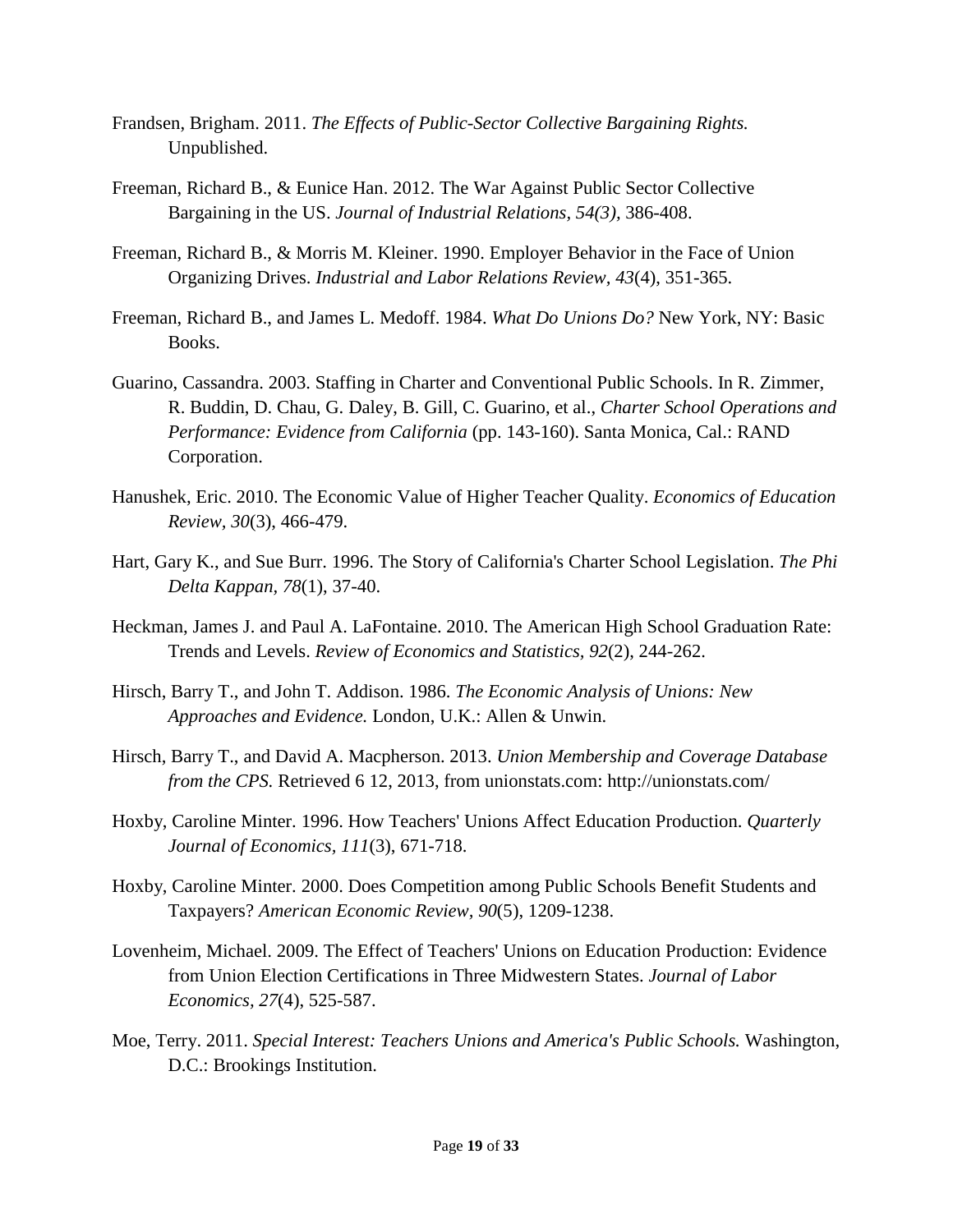- Moss, James R. 2010. *Collective Bargaining in California Charter Schools: Cooperation or Conflict?* University of Southern California dissertation.
- National Alliance for Public Charter Schools. 2011. *Unionized Charter Schools: Data from 2009-10.* Washington, D.C.: National Alliance for Public Charter Schools.
- National Alliance of Public Charter Schools. 2012. *The Public Charter Schools Dashboard.* Retrieved June 2012, from http://dashboard.publiccharters.org/dashboard/home
- National Center for Education Statistics (2012). *Common Core of Data.* Washington, DC: United States Department of Education. Retrieved August 12, 2013, from Public Elementary/Secondary School Universe Survey, provisional version 2a: [http://nces.ed.gov/pubs2012/pesschools10/tables/table\\_02.asp](http://nces.ed.gov/pubs2012/pesschools10/tables/table_02.asp) and [http://nces.ed.gov/pubs2012/pesschools10/tables/table\\_03.asp](http://nces.ed.gov/pubs2012/pesschools10/tables/table_03.asp)
- Pettengill, John S. 1979. Labour Unions and the Wage Structure: A General Equilibrium Approach. *Journal of Political Economy, 46*(4), 675-693.
- Rose, Heather, & Sonstelie, Jon. 2010. School Board Politics, School District Size, and the Bargaining Power of Teachers' Unions. *Journal of Urban Economics, 67*, 438-450.
- Sojourner, Aaron J. 2013. Do Unions Promote Members' Electoral Office Holding? *Industrial & Labor Relations Review, 66*(2), 467-486.
- Sojourner, Aaron J., Elton Myzereki, and Kristine West (Forthcoming.) Teacher Pay Reform and Productivity: Panel Data Evidence from Adoptions of Q-Comp in Minnesota. *Journal of Human Resources.*
- Sojourner, Aaron J., Robert J. Town, David C. Grabowski, Michelle M. Chen, and Brigham Frandsen. 2013. Impacts of Unionization on Quality and Productivity: Regression Discontinuity Evidence from Nursing Homes. *University of Minnesota manuscript*.
- Taylor, Mac. 2012. *Comparing funding for charter schools and their school district peers.* Sacramento, CA: California Legislative Analytst's Office.
- Tiebout, Charles M. 1956. A Pure Theory of Local Expenditures. *Journal of Political Economy, 64*(5), 416-424.
- Walker, Tim. 2013. In Charters, Unions See More Opportunity. *NEA Today*, (Summer 2013). pp. 58-63.
- Wells, Amy Stuart. 1998. Charter School Reform in California: Does It Meet Expectations? *The Phi Delta Kappan, 80*(4), 305-312.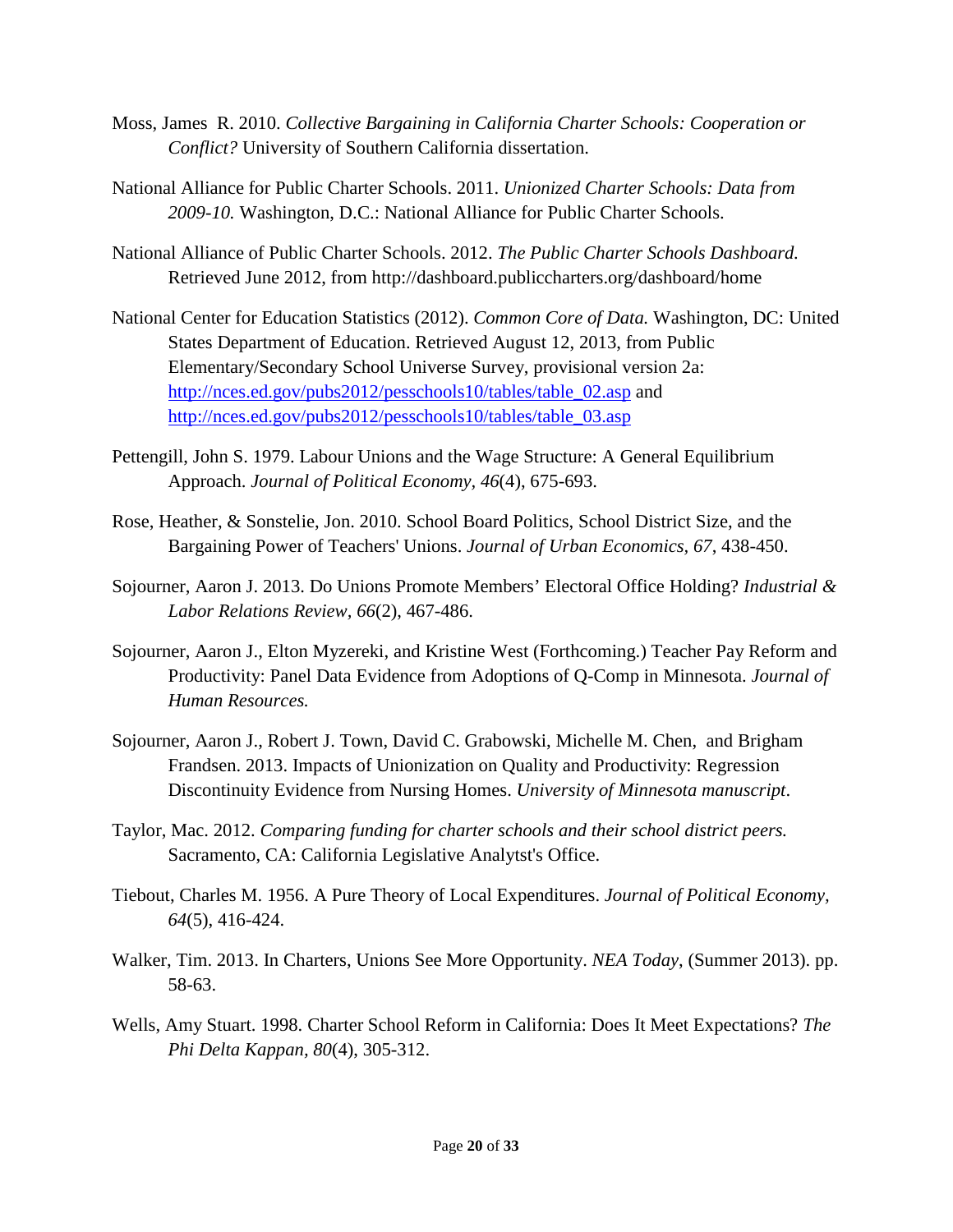| Panel A: Numbers of charter schools. |           |                  |                  | Panel B. Numbers of tested students. |       |       |                                                                 |          |          |           |           |
|--------------------------------------|-----------|------------------|------------------|--------------------------------------|-------|-------|-----------------------------------------------------------------|----------|----------|-----------|-----------|
|                                      |           | 2                | 3                | $\overline{4}$                       | 5     |       |                                                                 | 2        | 3        | 4         | 5         |
|                                      |           | Switchers        |                  |                                      |       |       | Switchers                                                       |          |          |           |           |
|                                      | Always    | Now-             | Not-Yet          | Never                                | Total |       | Always                                                          | Now-     | Not-Yet  | Never     | Total     |
|                                      | Unionized | Union            | Union            | Unionized                            |       |       | Unionized                                                       | Union    | Union    | Unionized |           |
| 2003                                 | 47        | $\boldsymbol{0}$ | 26               | 257                                  | 330   | 2003  | 16,829                                                          | $\theta$ | 14,260   | 67,838    | 98,927    |
| 2004                                 | 56        | 2                | 30               | 331                                  | 419   | 2004  | 19,485                                                          | 978      | 18,630   | 85,334    | 124,427   |
| 2005                                 | 66        | 6                | 29               | 372                                  | 473   | 2005  | 21,635                                                          | 6,021    | 14,249   | 95,627    | 137,532   |
| 2006                                 | 71        | 10               | 27               | 431                                  | 539   | 2006  | 23,468                                                          | 8,728    | 13,445   | 111,788   | 157,429   |
| 2007                                 | 76        | 15               | 24               | 475                                  | 590   | 2007  | 26,177                                                          | 11,246   | 13,079   | 128,460   | 178,962   |
| 2008                                 | 81        | 21               | 20               | 522                                  | 644   | 2008  | 28,272                                                          | 16,353   | 8,900    | 142,716   | 196,241   |
| 2009                                 | 88        | 28               | 14               | 573                                  | 703   | 2009  | 32,542                                                          | 20,824   | 4,586    | 163,479   | 221,431   |
| 2010                                 | 93        | 33               | 6                | 639                                  | 771   | 2010  | 36,553                                                          | 22,713   | 2,756    | 187,054   | 249,076   |
| 2011                                 | 92        | 36               | 3                | 730                                  | 861   | 2011  | 38,287                                                          | 21,759   | 2,109    | 218,066   | 280,221   |
| 2012                                 | 92        | 38               | $\boldsymbol{0}$ | 805                                  | 935   | 2012  | 39,076                                                          | 25,538   | $\Omega$ | 250,534   | 315,148   |
| Unique                               | 99        | 42               |                  | 985                                  | 1,126 | Total | 282,324                                                         | 226,174  |          | 1,450,896 | 1,959,394 |
| schools                              |           |                  |                  |                                      |       |       | Note: Total describes the number of student-years in test data. |          |          |           |           |

**Table 1: Frequencies of unionization categories by academic year: numbers of schools and tested students**

Source: Author's calculations from California Department of Education data. Significance: \*0.10 \*\*0.05 \*\*\*0.01.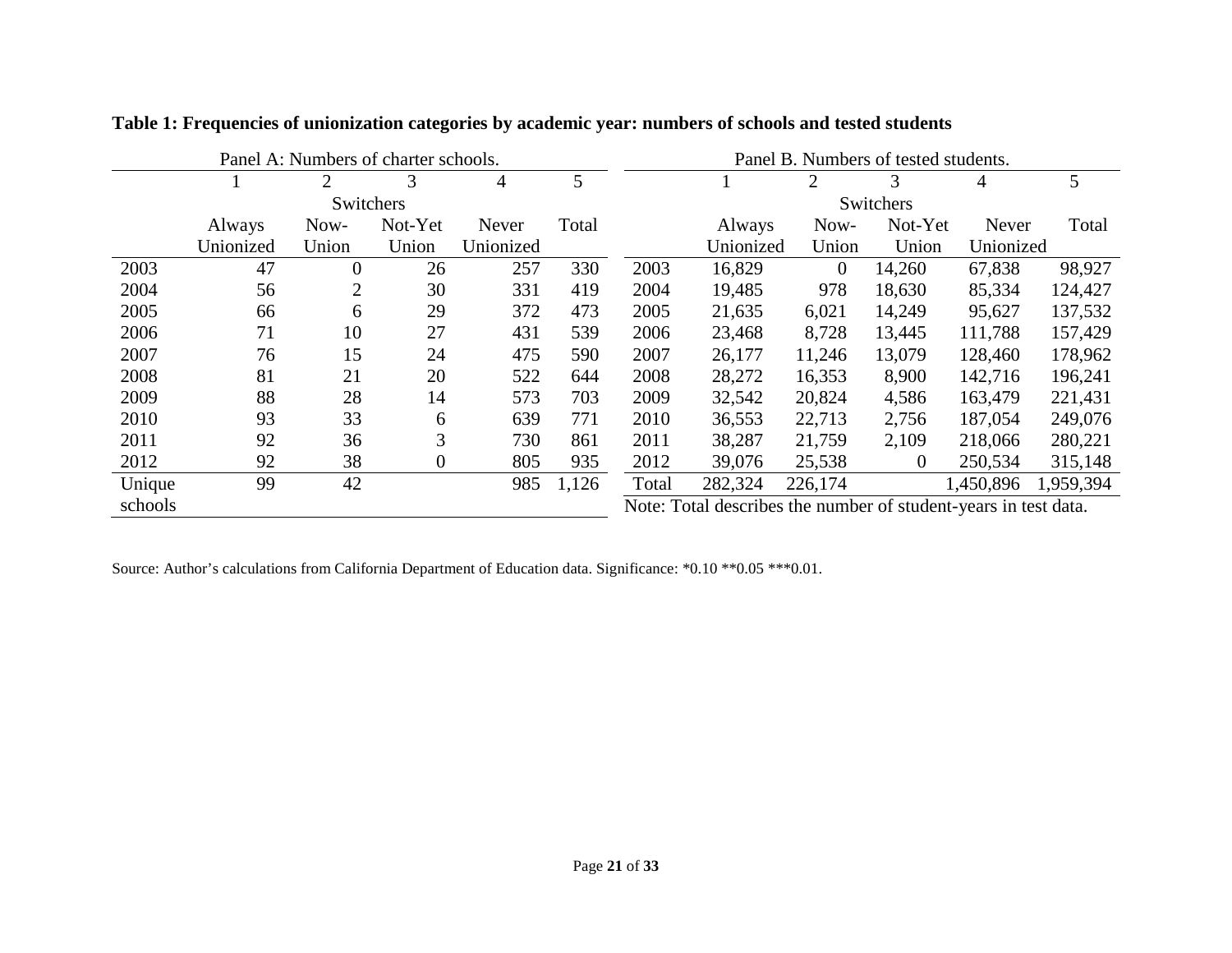|                               | 1         | $\overline{2}$ | 3         | $\overline{4}$ |
|-------------------------------|-----------|----------------|-----------|----------------|
|                               | All       | Switchers      | Never     | Always         |
|                               | Charters  |                | Union     | Union          |
|                               | mean/sd   | mean/sd        | mean/sd   | mean/sd        |
| Mean achievement z-score      | $-0.070$  | 0.046          | $-0.120$  | 0.094          |
|                               | (1.043)   | (0.972)        | (1.032)   | (1.120)        |
| School demographics           |           |                |           |                |
| % Hispanic                    | 41.887    | 46.681         | 39.829    | 48.882         |
|                               | (29.439)  | (30.851)       | (28.447)  | (31.779)       |
| % White                       | 36.308    | 33.017         | 37.303    | 33.648         |
|                               | (28.610)  | (26.382)       | (28.949)  | (28.094)       |
| % African American            | 10.740    | 9.358          | 11.486    | 7.936          |
|                               | (16.217)  | (10.399)       | (17.890)  | (8.552)        |
| % Asian/Pacific Islander      | 4.283     | 4.737          | 4.060     | 5.086          |
|                               | (5.989)   | (6.345)        | (5.905)   | (6.053)        |
| % American Indian             | 1.020     | 0.905          | 1.104     | 0.678          |
|                               | (2.331)   | (2.165)        | (2.254)   | (2.766)        |
| % American Filipino           | 1.662     | 1.816          | 1.740     | 1.147          |
|                               | (2.815)   | (2.471)        | (3.028)   | (1.596)        |
| % FRL                         | 46.772    | 49.297         | 46.151    | 48.079         |
|                               | (31.921)  | (31.572)       | (31.204)  | (35.490)       |
| % English Learners            | 16.559    | 20.496         | 14.922    | 22.034         |
|                               | (20.977)  | (25.836)       | (19.827)  | (21.363)       |
| % Not high school grad        | 17.195    | 20.095         | 15.530    | 23.566         |
|                               | (18.487)  | (20.561)       | (17.189)  | (21.392)       |
| % Some college                | 24.936    | 24.676         | 26.072    | 19.310         |
|                               | (11.195)  | (11.738)       | (11.004)  | (9.975)        |
| % College grad                | 21.896    | 20.709         | 22.340    | 20.506         |
|                               | (12.918)  | (12.784)       | (12.766)  | (13.617)       |
| % Grad school                 | 13.660    | 12.575         | 13.262    | 16.501         |
|                               | (12.825)  | (11.076)       | (12.053)  | (16.852)       |
| % Education observed          | 83.309    | 84.174         | 82.902    | 84.755         |
|                               | (20.236)  | (17.145)       | (21.248)  | (16.631)       |
| Charter operation variables   |           |                |           |                |
| Charter operation: Year 1-5   | 0.424     | 0.218          | 0.482     | 0.285          |
|                               | (0.494)   | (0.413)        | (0.500)   | (0.451)        |
| Charter operation: Year 6-10  | 0.338     | 0.318          | 0.347     | 0.308          |
|                               | (0.473)   | (0.466)        | (0.476)   | (0.462)        |
| Charter operation: Year $11+$ | 0.238     | 0.464          | 0.171     | 0.407          |
|                               | (0.426)   | (0.499)        | (0.376)   | (0.491)        |
| School closes                 | 0.064     | 0.040          | 0.079     | 0.008          |
|                               | (0.245)   | (0.195)        | (0.269)   | (0.091)        |
| Student-gr-sub-years          | 3,598,907 | 399,431        | 2,673,869 | 525,607        |

# **Table 2: Summary statistics for all charters and sub-samples**

Source: Author's calculations from California Department of Education data. Means (SD) are computed by weighting each school-subject-grade-year observation by number of students tested.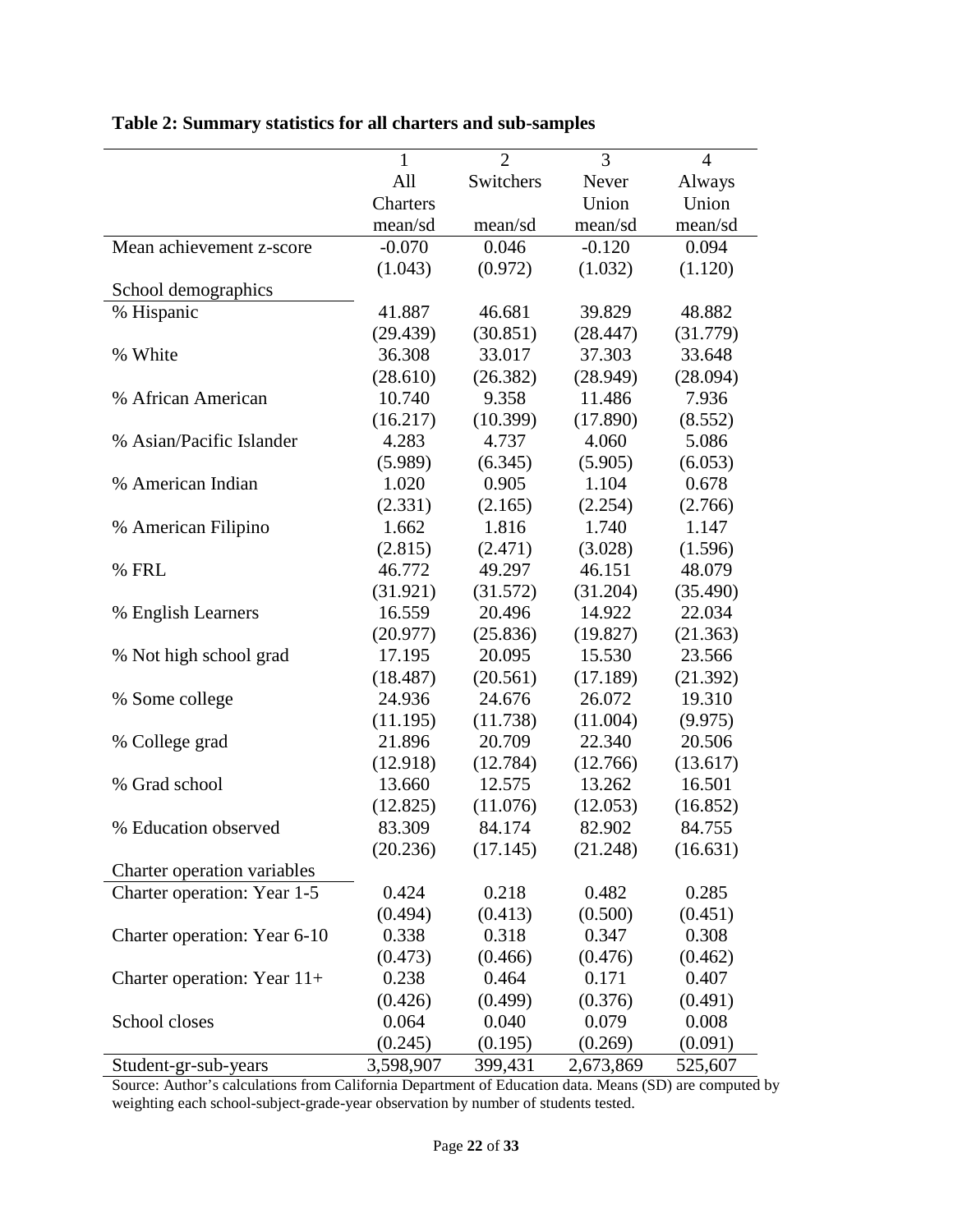|                           | $\mathbf{1}$ | $\overline{2}$ | $\overline{3}$ | $\overline{4}$ | $\overline{5}$ | 6           |
|---------------------------|--------------|----------------|----------------|----------------|----------------|-------------|
| Post-unionization         | $0.258**$    | $0.285**$      | $0.135**$      | 0.004          | 0.017          | 0.054       |
|                           | (0.131)      | (0.130)        | (0.061)        | (0.038)        | (0.037)        | (0.042)     |
| $2+$ yrs pre-unionization |              |                |                |                |                | 0.059       |
|                           |              |                |                |                |                | (0.049)     |
| Charter age               |              |                |                |                |                |             |
| Year 6-10                 |              |                | $0.083**$      | 0.026          | 0.025          | 0.024       |
|                           |              |                | (0.036)        | (0.021)        | (0.021)        | (0.021)     |
| Year $11+$                |              |                | 0.087          | $-0.010$       | $-0.001$       | $-0.002$    |
|                           |              |                | (0.063)        | (0.032)        | (0.031)        | (0.031)     |
| Demographics (%)          |              |                |                |                |                |             |
| <b>English Learners</b>   |              |                | $-0.004*$      | $-0.006***$    | $-0.006***$    | $-0.006***$ |
|                           |              |                | (0.002)        | (0.001)        | (0.001)        | (0.001)     |
| African American          |              |                | $-0.002$       | $-0.006***$    | $-0.006***$    | $-0.006***$ |
|                           |              |                | (0.002)        | (0.002)        | (0.002)        | (0.002)     |
| Asian                     |              |                | $0.043***$     | 0.004          | 0.004          | 0.004       |
|                           |              |                | (0.006)        | (0.004)        | (0.004)        | (0.004)     |
| American Indian           |              |                | $-0.019*$      | $-0.009**$     | $-0.009**$     | $-0.009**$  |
|                           |              |                | (0.010)        | (0.004)        | (0.004)        | (0.004)     |
| Filipino                  |              |                | 0.006          | 0.013          | 0.011          | 0.011       |
|                           |              |                | (0.007)        | (0.008)        | (0.008)        | (0.008)     |
| Hispanic/Latino           |              |                | $0.008***$     | $-0.004**$     | $-0.004***$    | $-0.004***$ |
|                           |              |                | (0.002)        | (0.002)        | (0.002)        | (0.002)     |
| Subsid. lunch eligible    |              |                | $-0.001$       | $-0.000$       | $-0.000$       | $-0.000$    |
|                           |              |                | (0.001)        | (0.000)        | (0.000)        | (0.000)     |
| Parent Ed: Not HS grads   |              |                | $-0.005**$     | $-0.000$       | $-0.000$       | $-0.000$    |
|                           |              |                | (0.003)        | (0.001)        | (0.001)        | (0.001)     |
| Parent Ed: Some college   |              |                | 0.003          | $-0.000$       | $-0.000$       | $-0.000$    |
|                           |              |                | (0.003)        | (0.001)        | (0.001)        | (0.001)     |
| Parent Ed: College grad   |              |                | $0.017***$     | $0.002*$       | $0.002**$      | $0.002**$   |
|                           |              |                | (0.003)        | (0.001)        | (0.001)        | (0.001)     |
| Parent Ed: Grad school    |              |                | $0.025***$     | $0.002**$      | $0.002*$       | $0.002*$    |
|                           |              |                | (0.003)        | (0.001)        | (0.001)        | (0.001)     |
| Year effects              |              | Y              | Y              | $\mathbf Y$    | Y              | Y           |
| Subject-Grade FE          |              | $\mathbf Y$    | Y              | Y              |                |             |
| Controls                  |              |                | $\mathbf Y$    | $\mathbf Y$    | $\mathbf Y$    | Y           |
| School FE                 |              |                |                | $\mathbf Y$    |                |             |
| School-Gr-Subject FE      |              |                |                |                | Y              | Y           |
| Schools                   | 1,126        | 1,126          | 1,126          | 1,126          | 1,126          | 1,126       |
| School-grade-subjs        | 10,745       | 10,745         | 10,745         | 10,745         | 10,745         | 10,745      |
| Student-gr-sub-years      | 3,598,907    | 3,598,907      | 3,598,907      | 3,598,907      | 3,598,907      | 3,598,907   |

#### **Table 3: Effect of unionization on average achievement**

Source: Author's calculations from California Department of Education data. Significance: \*0.10 \*\*0.05 \*\*\*0.01. Sample includes all charter schools. Missing variable dummies (not shown) are included for schools missing demographic information. Weighted by the total number of students tested in each school-grade-subject cell.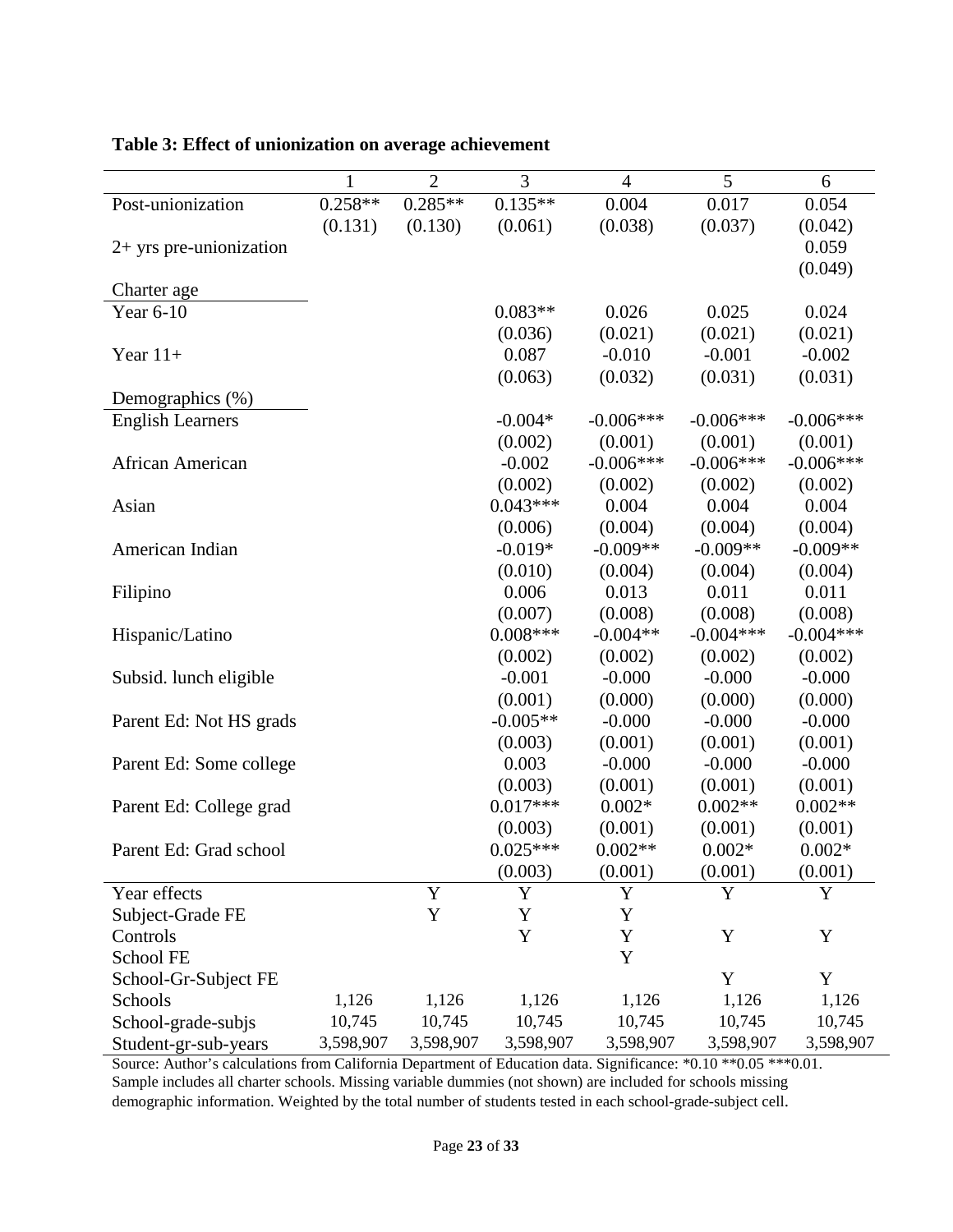| Effects of or selection into unionization on scores pooled across subjects, by sample |                     |             |                |              |               |
|---------------------------------------------------------------------------------------|---------------------|-------------|----------------|--------------|---------------|
|                                                                                       |                     |             |                |              |               |
|                                                                                       | <b>All Charters</b> | Switchers+  | Switchers only | All charters | All Charters, |
|                                                                                       |                     | Never-Union |                | and TPS      | Excl.         |
|                                                                                       |                     |             |                |              | Conversion    |
|                                                                                       | $b$ /se             | $b$ /se     | $b$ /se        | $b$ /se      | $b$ /se       |
| Post-unionization                                                                     | 0.017               | 0.018       | $-0.089**$     | 0.032        | 0.005         |
|                                                                                       | (0.037)             | (0.039)     | (0.043)        | (0.034)      | (0.056)       |
| Year effects                                                                          | V                   |             |                |              |               |
| Controls                                                                              |                     |             |                |              |               |
| School-Grade-Subject FE                                                               |                     |             |                |              |               |
| Schools                                                                               | 1,126               | 1,028       | 42             | 10,711       | 970           |

School-grade-subjs 10,745 9,840 479 92,139 9,196 Student-gr-sub-years 3,598,907 3,073,300 399,431 88,600,438 2,594,397

#### **Table 4: Effects of unionization on average achievement, by sample**

Source: Author's calculations from California Department of Education data. Significance: \*0.10 \*\*0.05 \*\*\*0.01. Controls include ethnic composition, percent English Learners, parental education, percent subsidized lunch eligible and charter age categories. Missing variable dummies (not shown) are included for schools missing demographic information. Weighted by the total number of students tested in each school-grade-subject cell.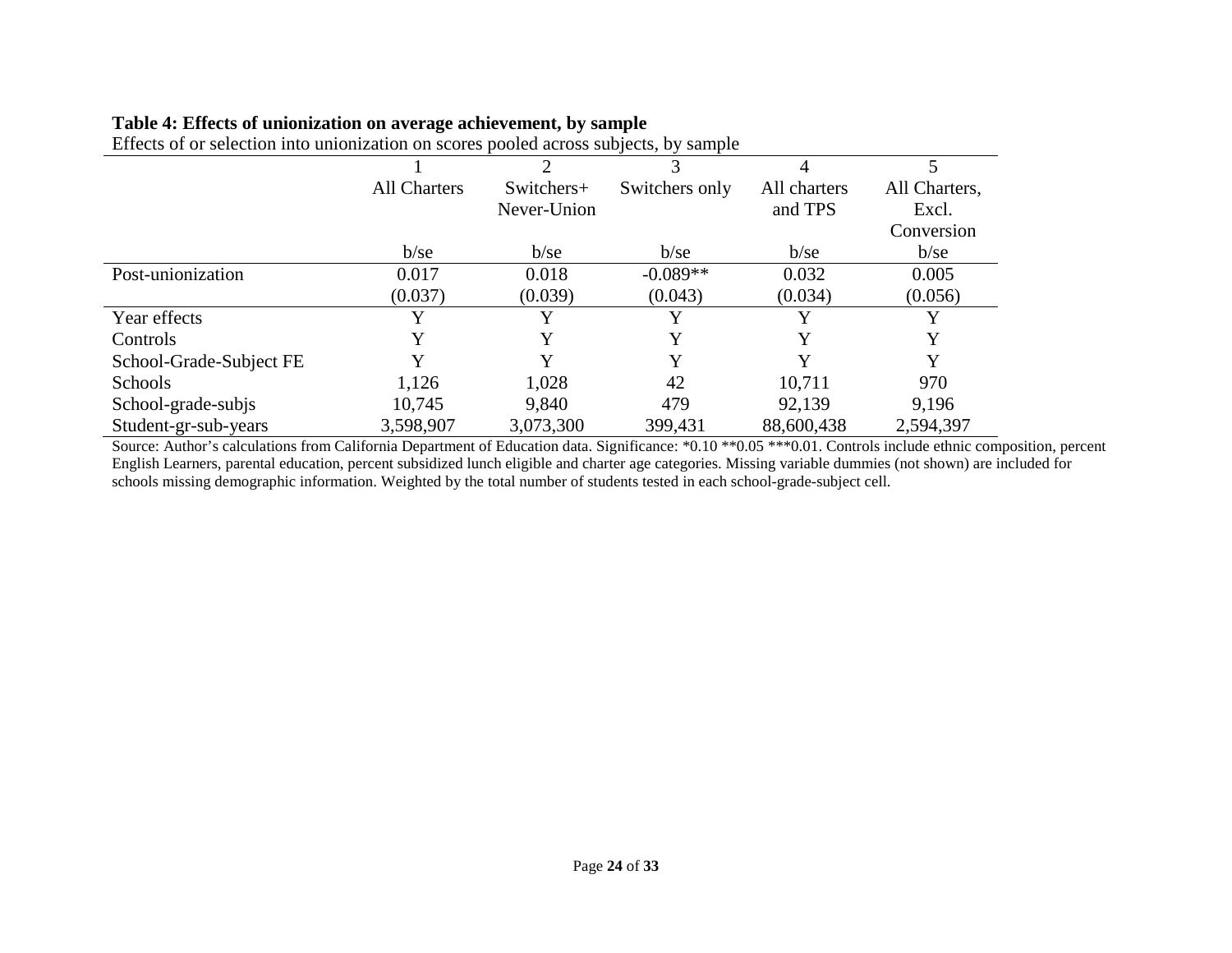|                         |            | $\mathcal{D}_{\mathcal{L}}$ | 3          |
|-------------------------|------------|-----------------------------|------------|
|                         | % Advanced | % Proficient                | % Basic or |
|                         |            | or better                   | better     |
|                         | $b$ /se    | $b$ /se                     | $b$ /se    |
| Post-unionization       | $-0.407$   | 0.241                       | 0.692      |
|                         | (0.664)    | (0.870)                     | (0.921)    |
| Year effects            | Y          | Y                           | Y          |
| Controls                | Y          | Y                           | Y          |
| School-Grade-Subject FE | Y          | Y                           | Y          |
| <b>Schools</b>          | 1,126      | 1,126                       | 1,126      |
| School-grade-subjs      | 10,745     | 10,745                      | 10,745     |
| Student-gr-sub-years    | 3,598,907  | 3,598,907                   | 3,598,907  |

**Table 5: Effects of unionization on percentage attaining various proficiency levels**

Source: Author's calculations from California Department of Education data. Significance: \*0.10 \*\*0.05 \*\*\*0.01. Sample includes all charter schools. Controls include ethnic composition, percent English Learners, parental education, percent subsidized lunch eligible and charter age categories. Missing variable dummies (not shown) are included for schools missing demographic information. Weighted by the total number of students tested in each school-grade-subject cell.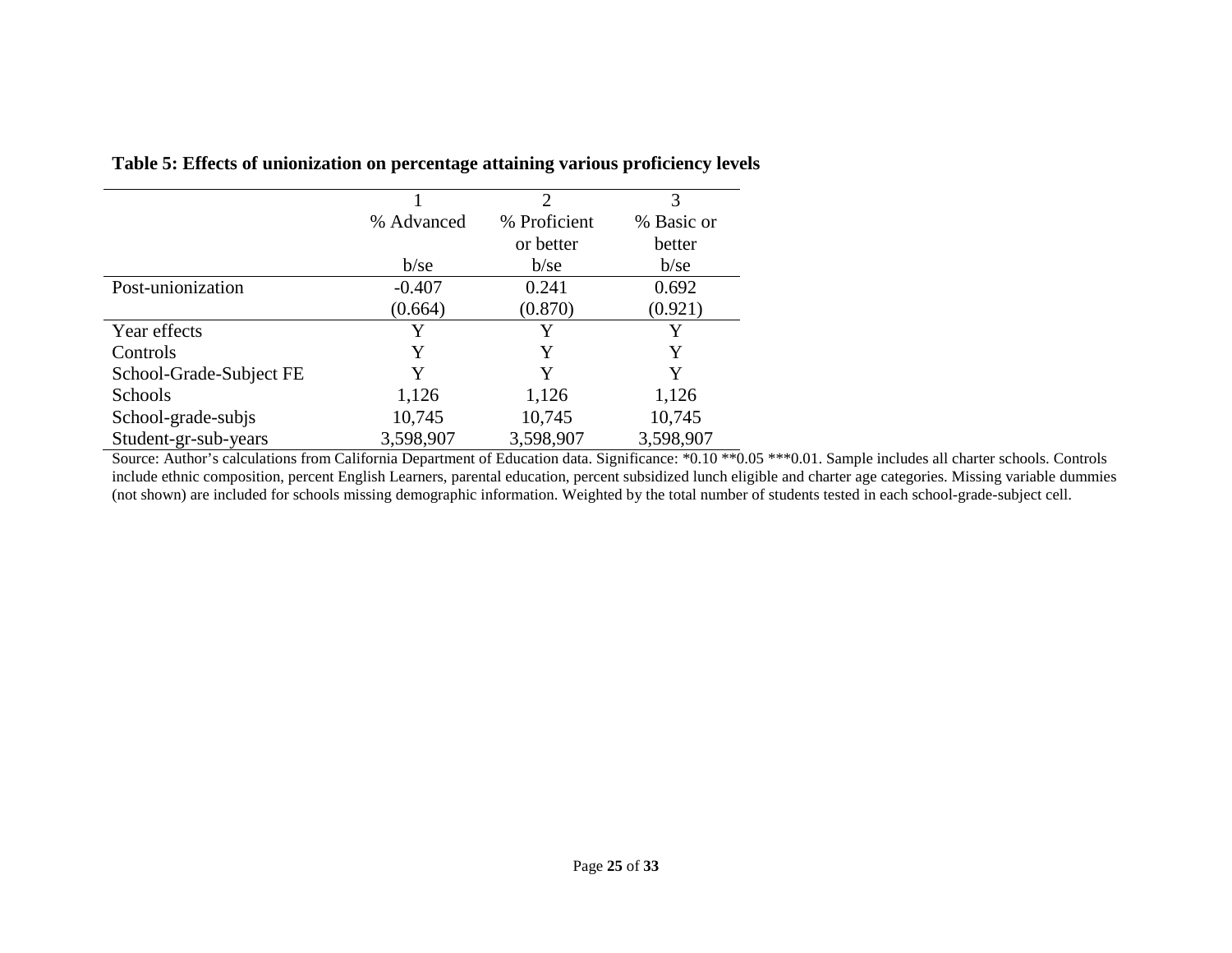#### **Table 6: Effects of unionization on average achievement by subject**

|                   |            | Panel A: CSTs |            |  |
|-------------------|------------|---------------|------------|--|
|                   | <b>ELA</b> | Math          | <b>API</b> |  |
|                   | $b$ /se    | $b$ /se       | $b$ /se    |  |
| Post-unionization | 0.007      | 0.108         | 0.041      |  |
|                   | (0.030)    | (0.088)       | (0.047)    |  |
| Year effects      | Y          | Y             | Y          |  |
| Controls          | Y          | Y             | Y          |  |
| School-Grade FE   | Y          | Y             |            |  |
| School FE         |            |               | Y          |  |
| <b>Schools</b>    | 1,125      | 767           | 1,110      |  |
| School-grades     | 5,409      | 2,779         |            |  |
| Student-gr-years  | 1,908,223  | 800,645       |            |  |
| Student-years     |            |               | 1,896,445  |  |

Effects of or selection into unionization on scores by subject

Source: Author's calculations from California Department of Education data. Significance: \*0.10 \*\*0.05 \*\*\*0.01. Coefficient (within-school correlation robust SE). Sample includes all charter schools. Controls include ethnic composition, percent English Learners, parental education, percent subsidized lunch eligible and charter age categories. Missing variable dummies (not shown) are included for schools missing demographic information. Panel A weighted by studentgrade-year counts. Panel B weighted by student-year counts. CST: California Standards Test. API: Academic Performance Index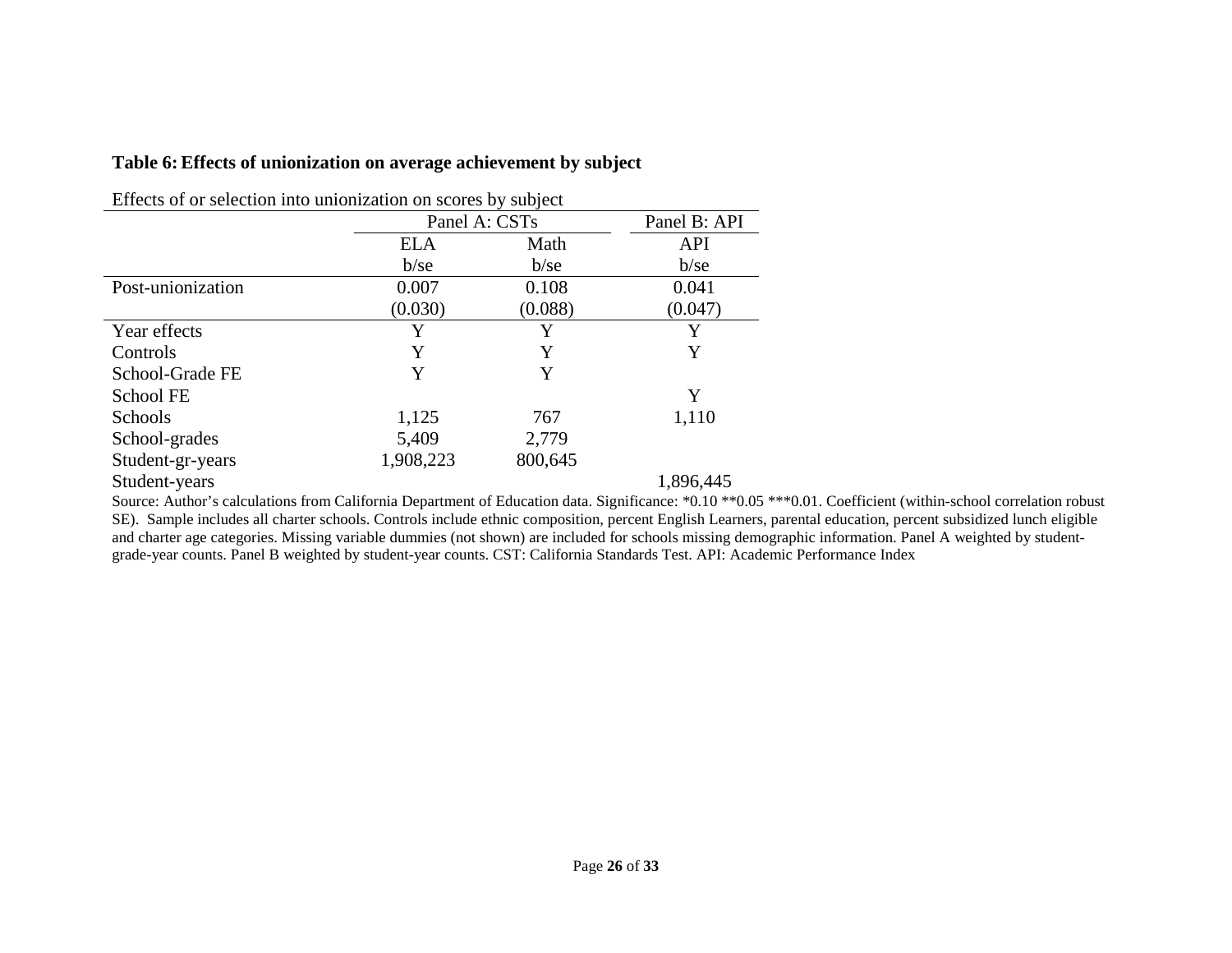

**Figure 1. Trend in average achievement by static unionization category**

Note: Includes all subjects. Scores are standardized to mean zero and standard deviation one in the set of all California Public School students, charter and traditional schools within each subject-grade-year. To compute subsample means, we weight each school-grade-subject-year observation by the number of students tested.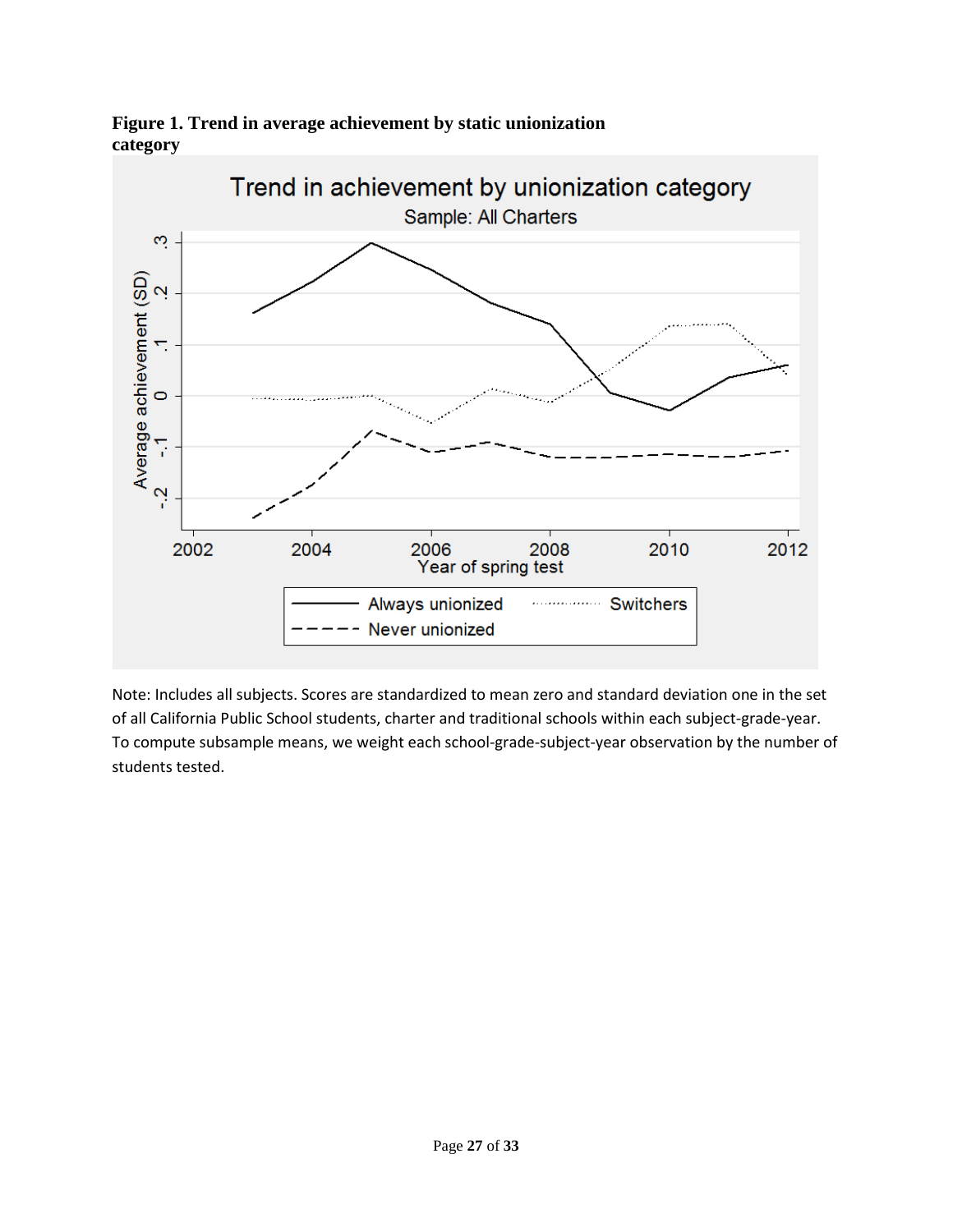

**Figure 2. Effects of unionization on achievement z-score by elapse to unionization**

Note: Omitted year (Year 0) is the year prior to the year unionization takes effect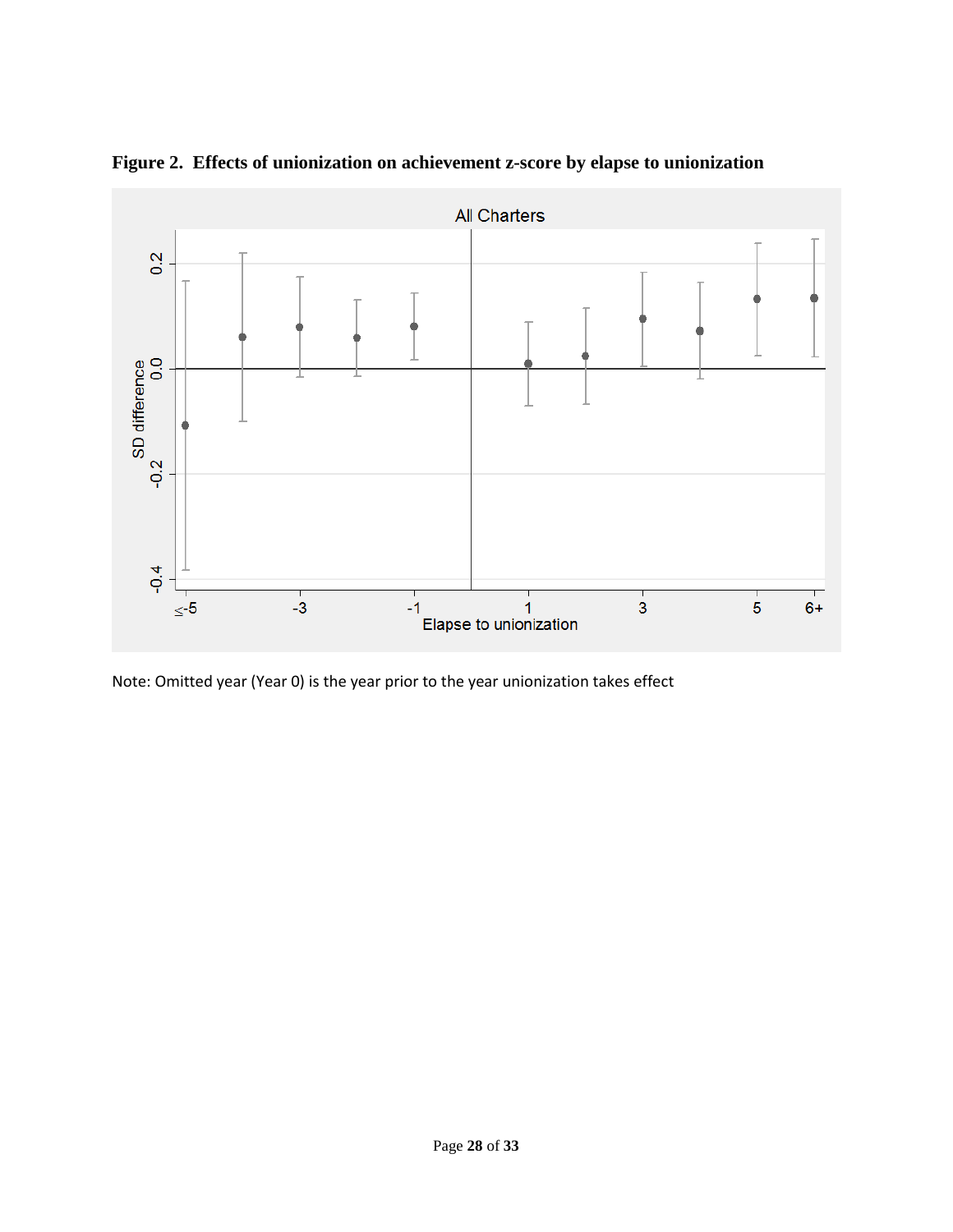### **Appendix A**

### **Table A.1: Tests and tested grades**

| <b>Test</b>                                    | <b>Grades</b> | <b>Notes</b>                                                                                                        |  |  |  |
|------------------------------------------------|---------------|---------------------------------------------------------------------------------------------------------------------|--|--|--|
| <b>English Language Arts</b>                   | $2 - 11$      |                                                                                                                     |  |  |  |
| Math                                           | $2 - 6$       | $7th$ graders take either the general math<br>CST or an Algebra I Test. We exclude $7th$<br>graders in our analysis |  |  |  |
| Science                                        | 5,8,10        | 8 <sup>th</sup> and 10 <sup>th</sup> grade tests first administered<br>in 2005-06                                   |  |  |  |
| <b>History-Social Science</b>                  | 8             |                                                                                                                     |  |  |  |
| <b>US History</b>                              | 11            |                                                                                                                     |  |  |  |
| http://star.cde.ca.gov/star2012/aboutSTAR.aspx |               |                                                                                                                     |  |  |  |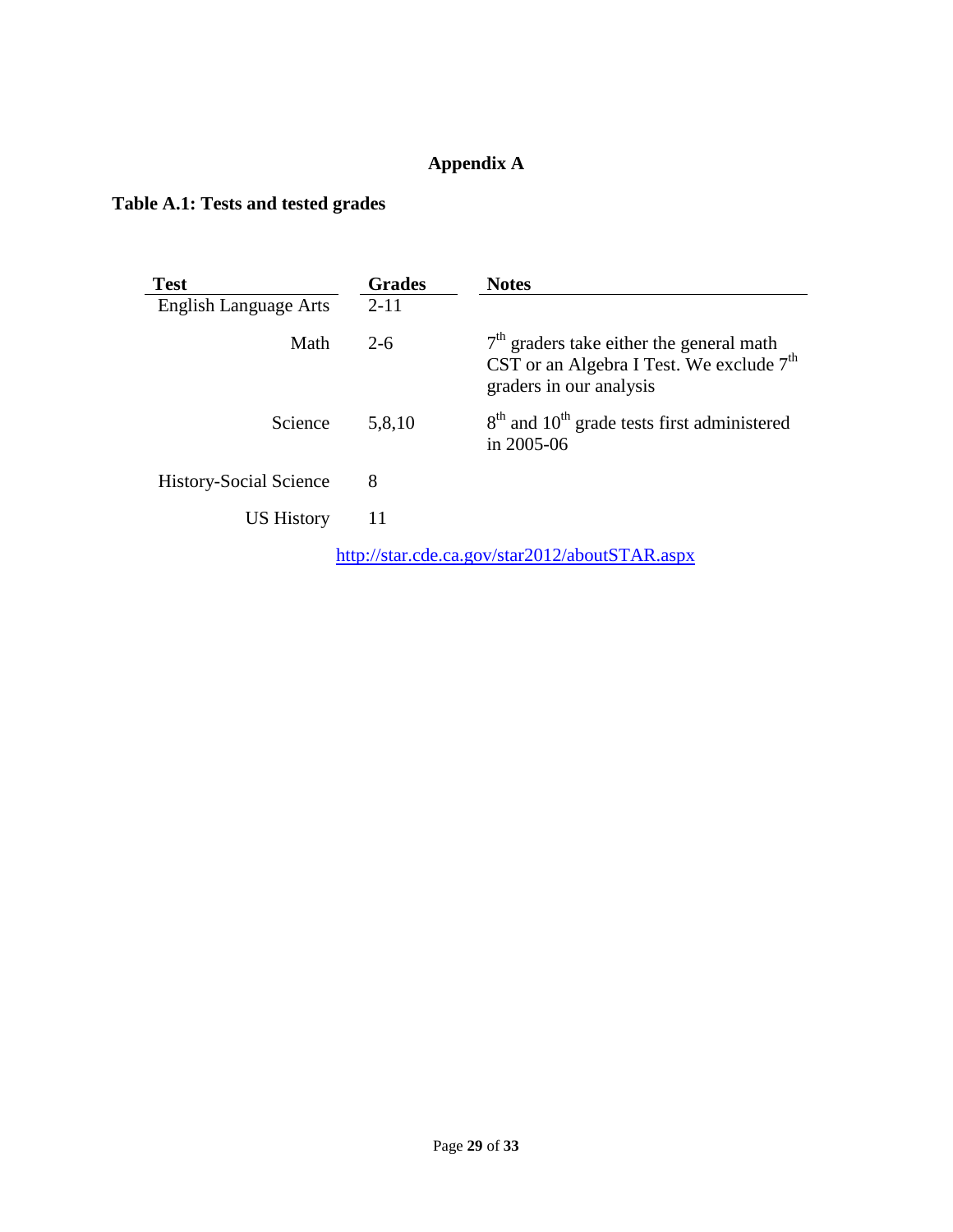|                                 | <b>All Charters</b> | Switcher+   | Switchers+          | All Charters, |
|---------------------------------|---------------------|-------------|---------------------|---------------|
|                                 |                     | Never Union | <b>Always Union</b> | Excl.         |
|                                 |                     |             |                     | Conversions   |
|                                 | $b$ /se             | $b$ /se     | $b$ /se             | b/se          |
| Elapse to certif. year $\le$ -5 | $-0.107$            | $-0.105$    | $-0.108$            | 0.050         |
|                                 | (0.140)             | (0.138)     | (0.139)             | (0.147)       |
| Elapse to cert. year $= -4$     | 0.061               | 0.057       | 0.066               | $0.168**$     |
|                                 | (0.082)             | (0.083)     | (0.079)             | (0.067)       |
| Elapse to cert. year $= -3$     | $0.081*$            | 0.076       | $0.088*$            | $0.135**$     |
|                                 | (0.048)             | (0.048)     | (0.049)             | (0.055)       |
| Elapse to cert. year $= -2$     | 0.060               | 0.053       | $0.073*$            | $0.099**$     |
|                                 | (0.037)             | (0.038)     | (0.037)             | (0.048)       |
| Elapse to cert. year $= -1$     | $0.081**$           | $0.075**$   | $0.085***$          | $0.071**$     |
|                                 | (0.032)             | (0.034)     | (0.030)             | (0.035)       |
| Elapse to cert. year $= 1$      | 0.010               | $-0.008$    | 0.001               | 0.019         |
|                                 | (0.041)             | (0.043)     | (0.039)             | (0.062)       |
| Elapse to cert. year $= 2$      | 0.025               | 0.010       | 0.011               | 0.061         |
|                                 | (0.047)             | (0.052)     | (0.043)             | (0.061)       |
| Elapse to cert. year = $3$      | $0.095**$           | $0.104**$   | 0.073               | $0.124*$      |
|                                 | (0.046)             | (0.051)     | (0.045)             | (0.070)       |
| Elapse to cert. year $=$ 4      | 0.073               | 0.064       | 0.045               | 0.118         |
|                                 | (0.047)             | (0.052)     | (0.051)             | (0.076)       |
| Elapse to cert. year $= 5$      | $0.133**$           | $0.168***$  | 0.091               | 0.153         |
|                                 | (0.054)             | (0.065)     | (0.063)             | (0.095)       |
| Elapse to cert. year $>= 6$     | $0.136**$           | $0.168**$   | 0.057               | $0.156*$      |
|                                 | (0.057)             | (0.065)     | (0.064)             | (0.089)       |
| Charter operation: Year 6-10    | 0.025               | $0.037*$    | 0.059               | 0.030         |
|                                 | (0.021)             | (0.021)     | (0.043)             | (0.022)       |
| Charter operation: Year 11+     | $-0.002$            | 0.011       | 0.033               | 0.007         |
|                                 | (0.031)             | (0.033)     | (0.060)             | (0.036)       |
| Schools                         | 1,126               | 1,028       | 141                 | 970           |
| School-grade-subjs              | 10,744              | 9,841       | 1,383               | 9,197         |
| Student-gr-sub-years            | 3,598,907           | 3,073,300   | 925,038             | 2,594,397     |

**Table A.2 Differences in achievement (z-scores) by years to unionization**

Source: Author's calculations from California Department of Education data. Significance: \*0.10 \*\*0.05 \*\*\*0.01. Models also include student and parents demographics, year-subject indicators, and school-grade-subject indicators. Weighted by the total number of students tested in each school-grade-subject cell. Omitted year is the first lead year (therefore, Elapse to cert. year=-1 is the second lead year, etc.).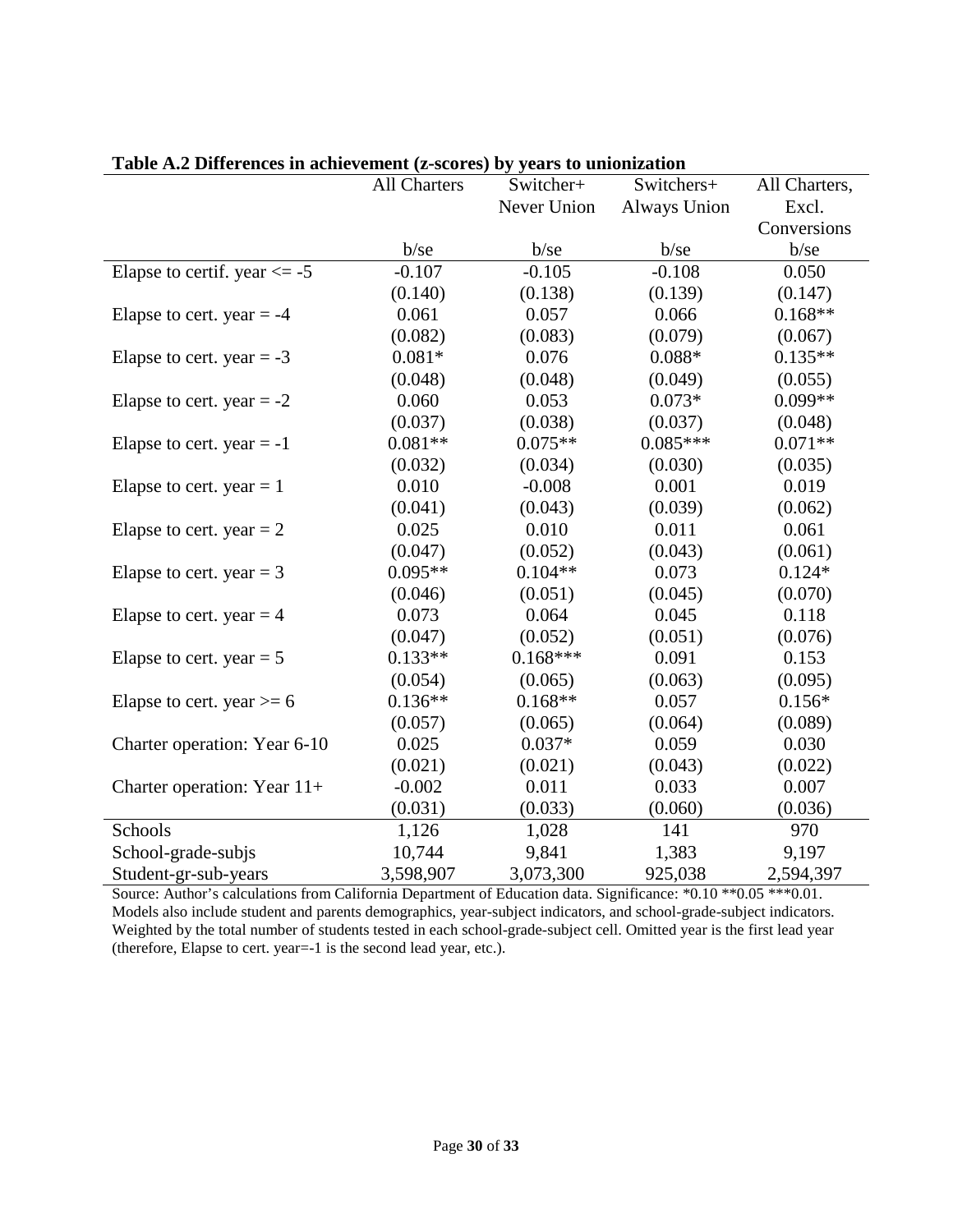|                    | <b>Predictors: unionization</b> |                 |  |
|--------------------|---------------------------------|-----------------|--|
|                    | Post-                           | $2+$ years pre- |  |
|                    | unionization                    | unionization    |  |
| <b>Outcome</b>     | $b$ /se                         | $b$ /se         |  |
| Log Enrollment     | $-0.030$                        | 0.032           |  |
|                    | (0.059)                         | (0.059)         |  |
| Demographics       |                                 |                 |  |
| %Hispanic          | 1.044                           | 0.714           |  |
|                    | (1.180)                         | (1.084)         |  |
| % Af. Am.          | 0.515                           | 1.237           |  |
|                    | (0.745)                         | (1.085)         |  |
| % Asian            | 0.215                           | $-0.151$        |  |
|                    | (0.194)                         | (0.180)         |  |
| %Native            | 0.222                           | $-0.263$        |  |
|                    | (0.452)                         | (0.349)         |  |
| %Filipino          | 0.226                           | 0.485           |  |
|                    | (0.240)                         | (0.335)         |  |
| %FRL               | 0.998                           | 0.711           |  |
|                    | (2.777)                         | (5.030)         |  |
| %ELL               | $-0.754$                        | 0.591           |  |
|                    | (0.990)                         | (1.540)         |  |
| Parental education |                                 |                 |  |
| %Not HS Grad       | 0.873                           | 0.448           |  |
|                    | (0.613)                         | (0.684)         |  |
| %Some Coll. plus   | $-1.902*$                       | 0.483           |  |
|                    | (1.136)                         | (1.222)         |  |
| %Coll Grad plus    | $-0.026$                        | 0.001           |  |
|                    | (1.003)                         | (1.612)         |  |

**Table A.3. Associations between unionization and enrollment and demographic composition** 

Source: Author's calculations from California Department of Education data. Significance: \*0.10 \*\*0.05 \*\*\*0.01. Sample includes all charter schools. Missing variable dummies (not shown) are included for schools missing demographic information. All analyses except log enrollment weighted by tested student counts. All models control for year dummies, charter school age, and school fixed effects. Log enrollment models are estimated on 1,126 schools over 6,625 school-years. Other models estimated for 1,120 schools and represent 1,903,569 student-years.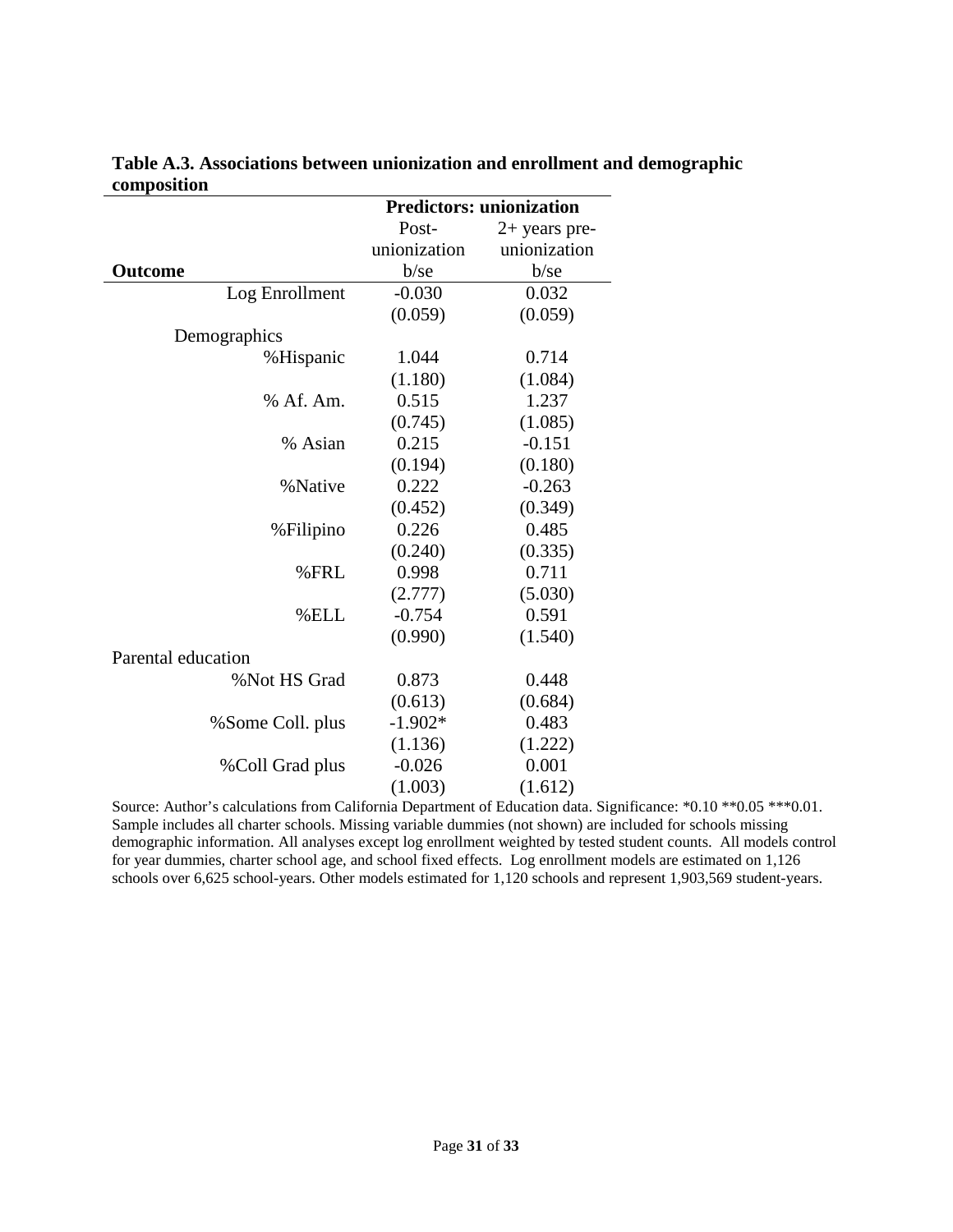|                                       |                     | <b>Sample</b> |                     |
|---------------------------------------|---------------------|---------------|---------------------|
|                                       |                     |               | <b>All Charters</b> |
|                                       |                     | Switcher+     | Excl.               |
|                                       | <b>All Charters</b> | Never-Union   | Conversions         |
|                                       | $b$ /se             | $b$ /se       | $b$ /se             |
| Post-unionization                     | $0.355***$          | 1.117         | $0.363***$          |
|                                       | (0.121)             | (0.595)       | (0.140)             |
| Pct. eligible for subsidized<br>lunch | 1.001               | 1.000         | 1.000               |
|                                       | (0.003)             | (0.004)       | (0.004)             |
| Pct. English Learners                 | 0.988**             | $0.989**$     | $0.987**$           |
|                                       | (0.005)             | (0.005)       | (0.006)             |
| Pct. Parent Ed: Not HS grads          | 1.005               | 1.002         | 1.005               |
|                                       | (0.007)             | (0.007)       | (0.008)             |
| Pct. Parent Ed: Some college          | 0.992               | 0.991         | 0.994               |
|                                       | (0.007)             | (0.007)       | (0.007)             |
| Pct. Parent Ed: College grad          | 1.004               | 1.004         | 1.005               |
|                                       | (0.005)             | (0.005)       | (0.005)             |
| Pct. Parent Ed: Grad. school          | 0.979**             | 0.980**       | 0.981**             |
|                                       | (0.009)             | (0.009)       | (0.009)             |
| Year effects                          | Y                   | Y             | Y                   |
| Controls                              | Y                   | Y             | Y                   |
| Schools                               | 1,165               | 1,066         | 1,008               |
| School-Years                          | 6,170               | 5,439         | 5,185               |

# **Table A.4. Hazard model for school closure by unionization status, hazard ratios**

Source: Author's calculations from California Department of Education data. Significance: \*0.10 \*\*0.05 \*\*\*0.01. Exponentiated coefficients (within-school correlation robust SE). Includes demographic controls and controls for charter school age.